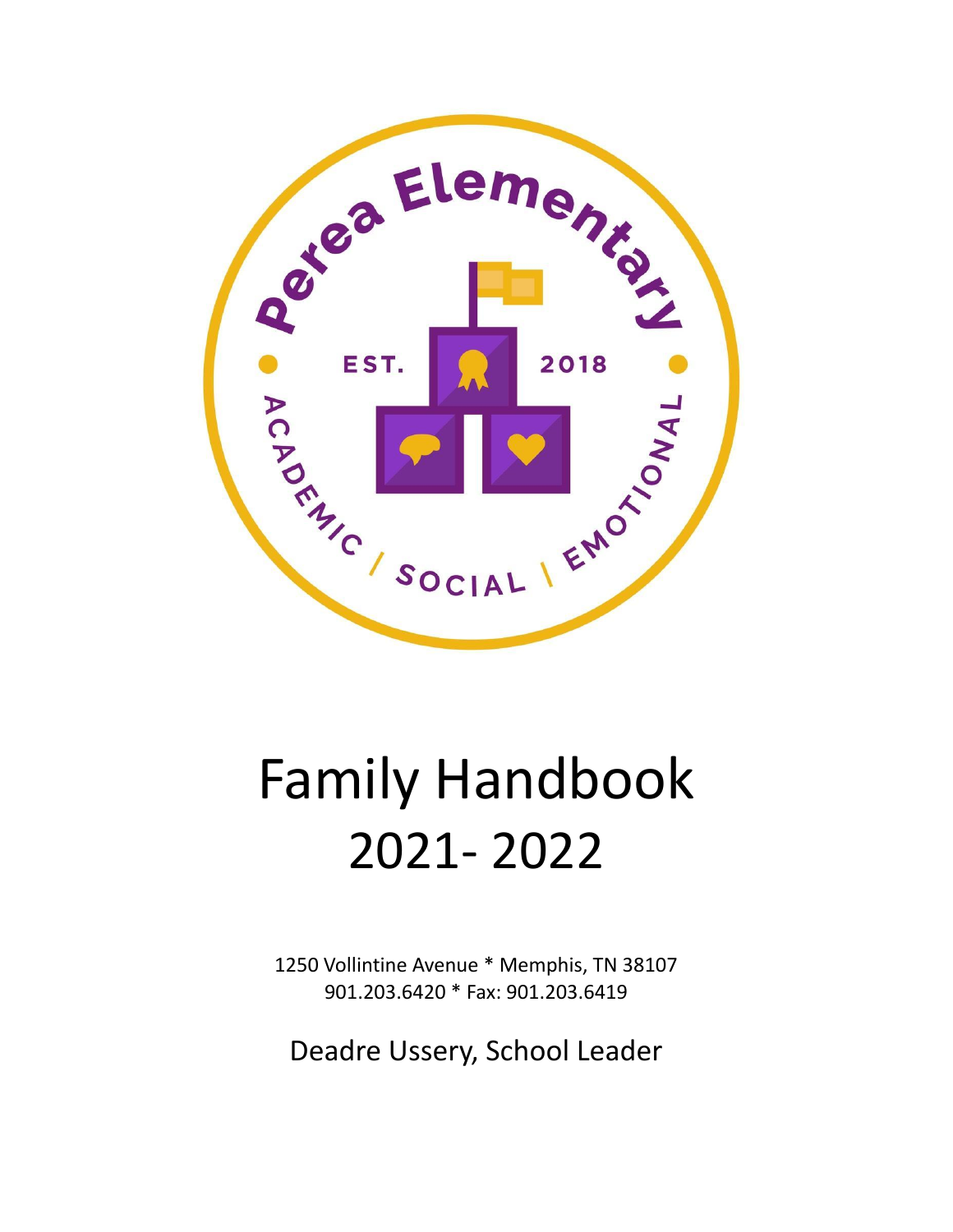

# **Faculty and Staff 2021 - 2022**

| Mrs. Ussery                                             | School Leader                  | Mr. Casey<br><b>Chief Operating Officer</b>       |                                |  |
|---------------------------------------------------------|--------------------------------|---------------------------------------------------|--------------------------------|--|
| Mrs. Thomas                                             | Dean of Social                 |                                                   | Dean of Curriculum and         |  |
|                                                         | <b>Emotional Learning</b>      |                                                   | Instruction                    |  |
| <b>Ms. Brooks</b>                                       | <b>Finance Manager</b>         | Mr. Granderson                                    | <b>Operations Manager</b>      |  |
| Ms. Deener                                              | <b>Office Manager</b>          | <b>Office Assistant</b><br>Ms. Taylor             |                                |  |
| Mrs. Dent                                               | <b>Instructional Coach</b>     | Mrs. Finn<br><b>SEL Coach</b>                     |                                |  |
| Ms. Josey                                               | <b>Instructional Coach</b>     | <b>Ms. Ballesteros</b><br><b>SEL Coach</b>        |                                |  |
| Mrs. C. Brown                                           | Kindergarten Teacher           | <b>Instructional Assistant</b><br>Ms. Roper       |                                |  |
| Ms. Thompson                                            | Kindergarten Teacher           | Ms. Green<br><b>Instructional Assistant</b>       |                                |  |
| Ms. Rider                                               | Kindergarten Teacher           | <b>Ms. Plummer</b>                                | <b>Instructional Assistant</b> |  |
|                                                         | Kindergarten Teacher           |                                                   | <b>Instructional Assistant</b> |  |
| Ms. Holt                                                | 1st Grade Teacher              | Ms. Spencer<br><b>Instructional Assistant</b>     |                                |  |
| Ms. Tunstall                                            | 1st Grade Teacher              | Ms. Jones<br><b>Instructional Assistant</b>       |                                |  |
| Mr. McGhee                                              | 1st Grade Teacher              | Ms. Porterfield<br><b>Instructional Assistant</b> |                                |  |
| <b>Ms. Hopkins</b>                                      | 2nd Grade Teacher              |                                                   | <b>Instructional Assistant</b> |  |
| <b>Ms. Neal-Toombs</b>                                  | 2nd Grade Teacher              | Mr. Wright                                        | <b>Instructional Assistant</b> |  |
|                                                         | 2nd Grade Teacher              | Ms. Jamerson                                      | <b>Instructional Assistant</b> |  |
| Mrs. Timmerman                                          | 3rd Grade Teacher              | Ms. Mallory<br><b>Instructional Assistant</b>     |                                |  |
| Mrs. Robinson                                           | 3rd Grade Teacher              | Mr. Anderson<br><b>Instructional Assistant</b>    |                                |  |
| <b>Mr. Sanders</b>                                      | 3rd Grade Teacher              | <b>Instructional Assistant</b><br>Ms. Myles       |                                |  |
| <b>Mrs. Anderson</b>                                    | <b>Special Populations</b>     | Mrs. Bobo                                         | <b>Special Populations</b>     |  |
|                                                         | Teacher                        |                                                   | Teacher                        |  |
| Ms. Norman                                              | <b>Bridge Teacher</b>          | <b>Mrs. Howard</b><br>Clinician                   |                                |  |
| Mr. Armstrong                                           | <b>Instructional Assistant</b> | Ms. Kindred                                       | <b>Instructional Assistant</b> |  |
| Mrs. Douglas<br><b>Family Engagement</b><br>Mr. Husband |                                |                                                   | <b>Family Engagement</b>       |  |
|                                                         | Coordinator                    |                                                   | Assistant                      |  |
| Mrs. Walker                                             | Reading Interventionist        | Mr. Griffin                                       | Music Teacher                  |  |
| <b>Mr. Williams</b>                                     | Art Teacher                    | <b>Coach Price</b>                                | PE Teacher                     |  |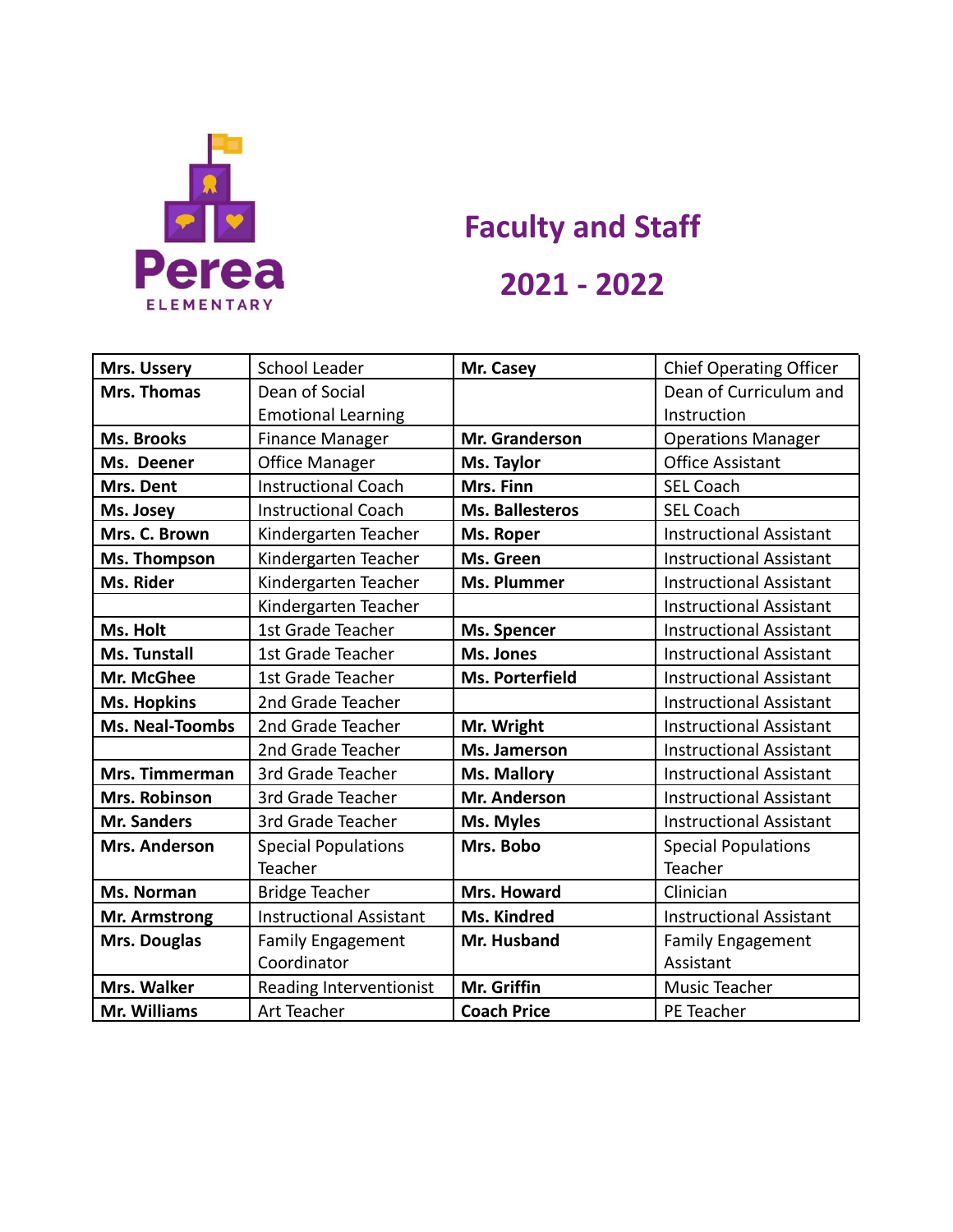# **Vision**

PES's vision is to be a leading elementary school that offers high-quality education where students are actively engaged in meaningful learning experiences that produce students who are prepared academically, socially, and emotionally for success in school and in life.

#### **Goals:**

To have a safe, supportive learning environment where students will excel.

To help students build strong social emotional skills needed to succeed.

To build strong student/school/family relationships.

# **Mission**

Perea Elementary School (PES) will prepare all students academically, socially, and emotionally for success by creating and maintaining a classroom and school environment that is student-centered, with high academic expectations and where all students feel welcomed, appreciated, and valued.

# **Core Values and Guiding Principles**

Our core values are foundational to the teaching and thinking that happens at Perea Elementary School. They are as follows:

Empathy: to lovingly respond Community: to create fellowship Excellence: to consistently give your BEST Innovation: creative thinking and learning Safety: ALL are protected

# **Guiding Principles**

At Perea Elementary School, we will…

- give our best effort every day in every way.
- patiently listen to understand and honor all

voices

- daily "keep it fresh!"
- work together, play together, care.
- create healthy boundaries in a respectful environment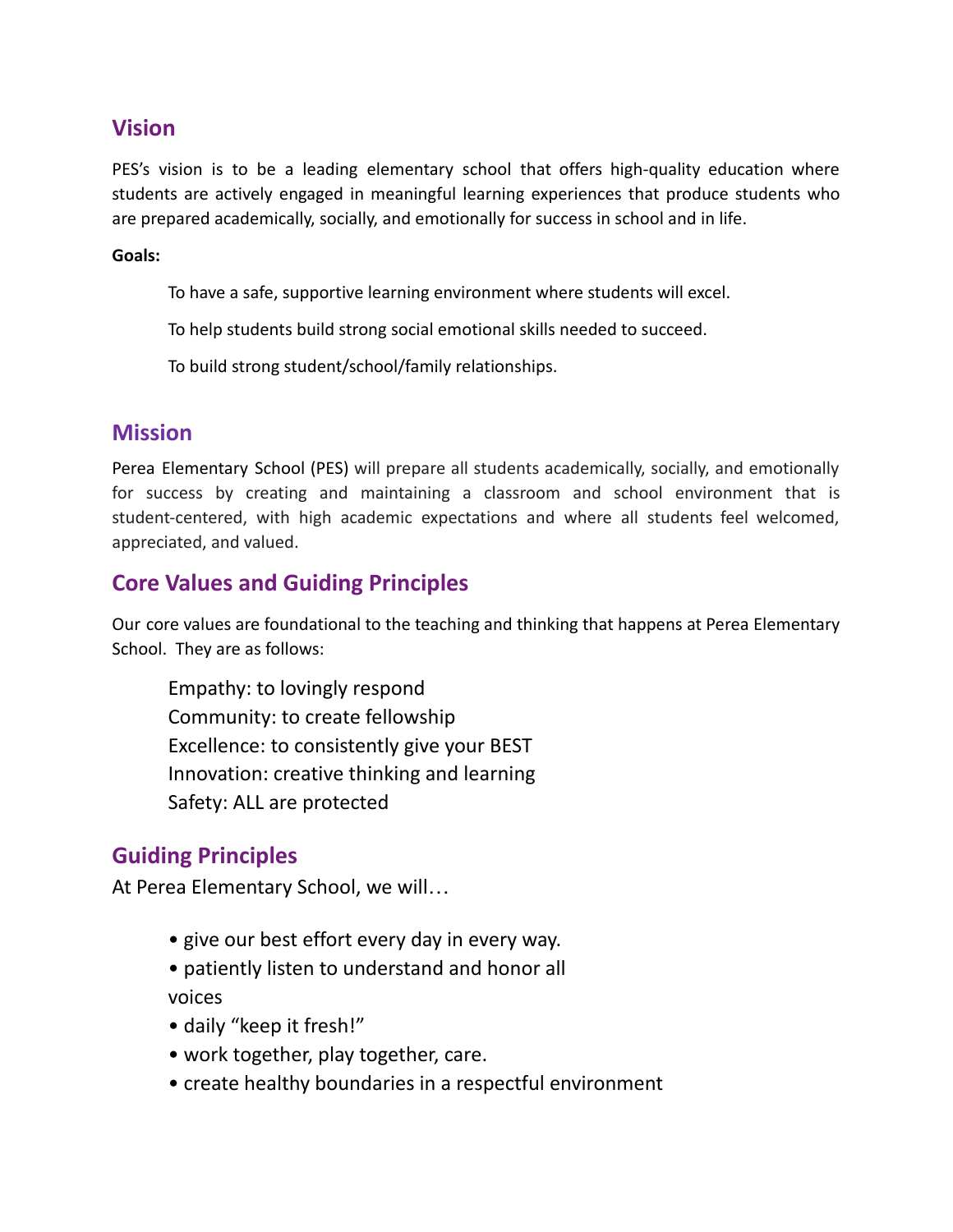# **Admissions Policy/Eligibility**

Perea Elementary School (PES) is a public charter school. Admission to Perea will be determined by the lottery process for charter schools. In the case that we have more applicants than seats we will incorporate the lottery process for charter schools. PES does not discriminate on the basis of race, color, religion, sex, age, handicap or national origin. To enroll, familys need to sign up on the PES waiting list beginning in August of the current school year. As spaces open up during the year, eligible children on the waiting list will be allowed to enter the program.

Children who will turn five years old from August 16 through September 30 are eligible for early kindergarten entry screening. Students turning five prior to August 16 do not require screening, and students turning five after September 30 are not eligible for screening or early entry. All early kindergarten entry screening for students seeking to attend SCS schools, including SCS **charter schools**, must be administered by the SCS Department of Assessment and Accountability. Interested families should contact the Department of Assessment and Accountability at 901-416-5450 as soon as possible to set up an appointment for their child. If a student is enrolled in kindergarten who was not five years old by August 15 and has not passed SCS early kindergarten screening, the student will not be allowed to continue enrollment at the school.

# **Child Custody/ Family Access**

Perea ES requires students to be enrolled in and registered for school by their custodial family or legal guardian or a person who provides the school with written permission from the custodial family/legal guardian to register the student. Unless a Tennessee court specifies otherwise, the custodial family or legal guardian shall be the one whom the district holds responsible for the education and welfare of that student.

Families and/or legal guardians shall have the right to receive information contained in school records concerning their minor child. However, the personal information of a custodial family and/or legal guardian shall not be released to a non-custodial family with the child's education record. PES, unless informed otherwise, assumes there are no restrictions regarding the non-custodial family's rights to be kept informed of the student's progress and activities. If restrictions are made relative to the rights of the noncustodial family, the custodial family and/or legal guardian shall be requested to submit a certified copy of the court order which curtails these specific rights.

Unless there are specific court-imposed restrictions, the non-custodial family, upon request, shall be granted reasonable access to the student at the school and shall be given access to all the student's educational records including, but not limited to, the student's cumulative file and the student's special education file, if applicable.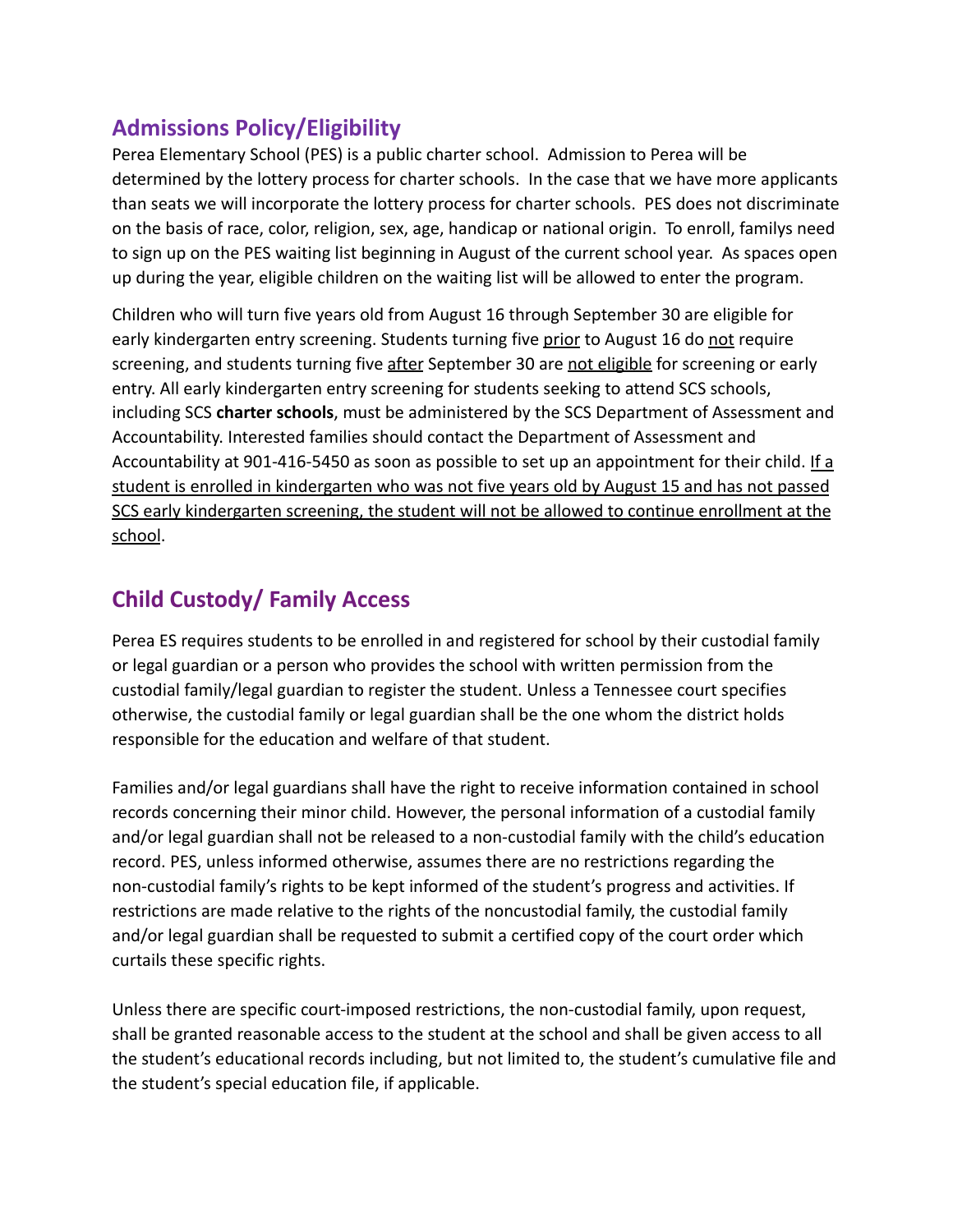The School Leader nor teacher shall permit a change in the physical custody of a student at school unless:

1. The person seeking custody of the student presents the school official with a certified copy of a valid court order from a Tennessee court designating the person who has custody of the student; and 2. The person seeking custody shall give the school official reasonable advance notice of his/her intent to take custody of the child at school.

# **Immunizations**

No students entering school, including those entering pre-kindergarten, kindergarten, first grade, those from out-of-state and those from nonpublic schools, will be permitted to enroll (or attend) without proof of immunization. It is the responsibility of the familys or guardians to have their children immunized and to provide such proof to the School Leader of the school.

No child or youth determined to be homeless shall be denied admission to any school or school facility if the child or youth has not yet been immunized or is unable to produce immunization records due to being homeless. The enrolling school shall comply with any and all federal laws pertaining to the educational rights of homeless children and youth, including the McKinney-Vento Homeless Assistance Act.

#### **Waiver of Immunization Requirements**

State law (T.C.A.§49-6-5001) provides waiver of immunization requirements under the following conditions.

1. In the absence of an epidemic or immediate threat of an epidemic, family or guardian may file with the school authorities a signed written statement affirming under penalty of perjury that the immunization and other preventative measures conflict with the family's or guardian's religious teachings and practices. Students who are admitted without immunization under this waiver may be excluded from school during an epidemic or threatened epidemic.

2. Families may present a certificate in writing from a physician stating that such immunization would be harmful to the student involved if provided to the school for the student's permanent file.

# **Attendance**

Regular and punctual school attendance is essential for achieving maximum success from our curriculum. Therefore, the following policy is strictly enforced. Every minute of the instructional day is important, and every effort should be made to have your child at school on time each day. The following reasons will be considered *excused absences*: illness or hospitalization of child, death or illness within the child's immediate family, special and recognized religious holidays regularly observed by persons of their faith, legal court summons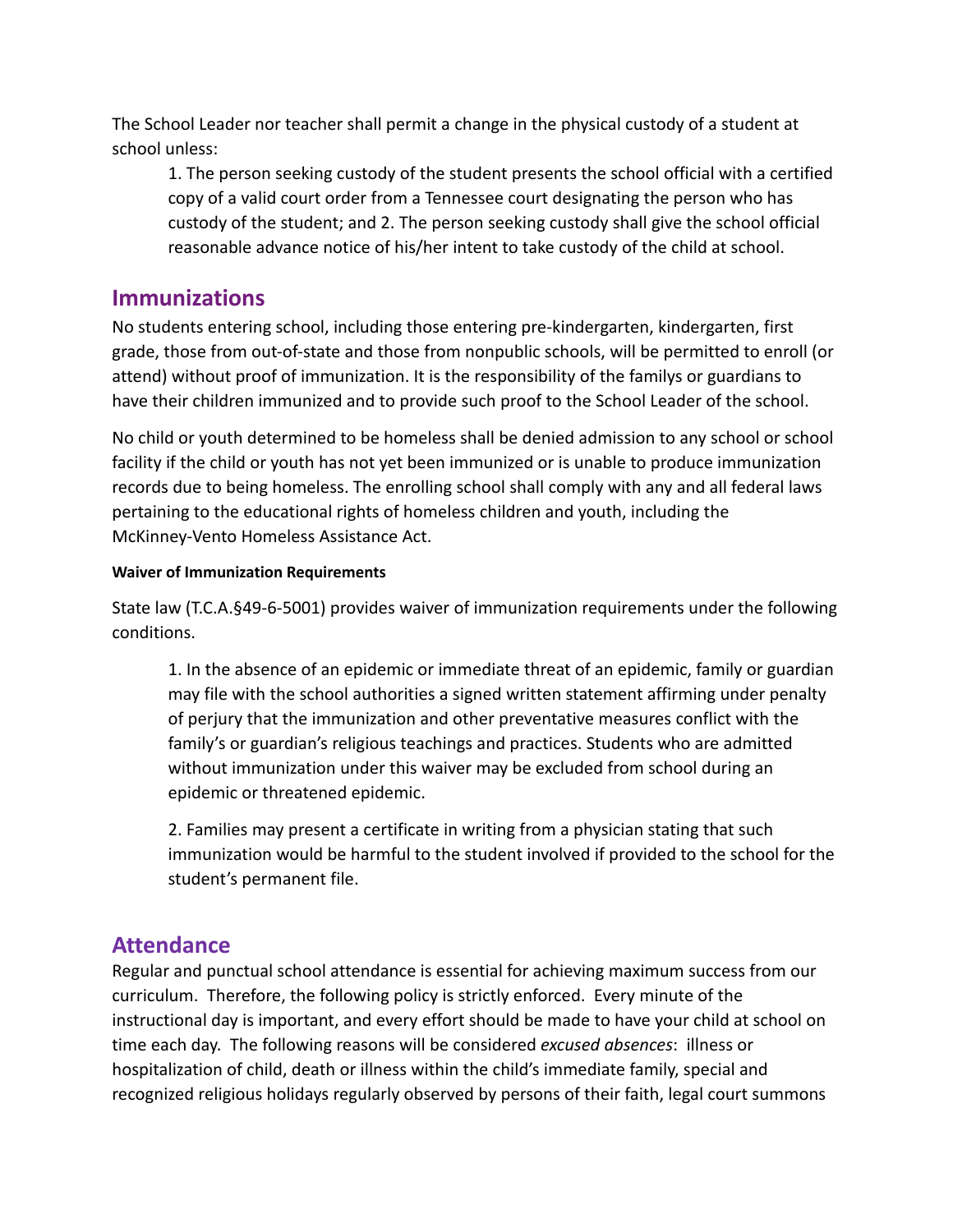not as a result of the child's misconduct, or extenuating circumstances over which the child has no control as approved by the School Leader or school administration. All absences other than those outlined above will be considered *unexcused*. **It is the responsibility of the family to call the Perea office in the event your child will be absent. In order to be considered an excused absence the school must receive a written note within three days of returning to school.** Without a written note, the absence will be considered unexcused. If your child is absent for more than 3 days, you must provide a written excuse explaining the absence. Five (5) unexcused absences will require a conference with school administration. Ten (10) unexcused absences will require a school review to determine continued enrollment and a 90-day attendance probation.

The Tennessee State Compulsory Attendance Law (T.C.A.§49-6-3001 and T.C.A. §49-6-2007) requires that pupils of legal age attend school (ages of six and seventeen years, both inclusive) unless special circumstances arise which temporarily or permanently excuse the student from attendance. This also applies to five (5) year old students who have attended school for six (6) weeks. By state law, the student's school year shall consist of a minimum of 180 teaching days exclusive of all vacations, as approved by the board of education. (T.C.A.§49-6-3004) The annual calendar is divided into two semesters. A copy of this calendar is included at the back of this handbook.

**\*Attendance will be taken daily at 8 a.m., whether students are in the physical classroom or attending virtually. Families/guardians will be expected to call the main office if a student is absent. Reasons for excused absences remain the same for in-person and virtual classes.** 

#### **School Hours**

The school day begins at 7:45 am and ends at 3:30 pm Monday- Friday. Instructions begins promptly at 8:00am. Students are expected to be in their classrooms and ready to begin the school day.

\*In a Hybrid or Virtual setting, all students are expected to be present by 8 a.m.

**Arrivals** – Please make every effort to ensure your child attends school every day and arrives on time. If your child will be late to school due to scheduled appointments, please notify the office in advance.

**Late Arrivals** – All students should be in their classrooms by 8:00 a.m. Those arriving after 8:00 a.m. should notify the office in advance of their late arrival. Students must come by the office for a "tardy slip" before going to the classroom. Your child will not be allowed in the classroom without a signed tardy slip from the office. Tardy slips will be kept in your child's file. Habitual tardiness can affect your child's academic success.

**Pick Up** – It is necessary that children be picked up no later than 3:30 pm. The time after 3:30 pm is used by the teachers to prepare for the next day. There will be no teacher supervision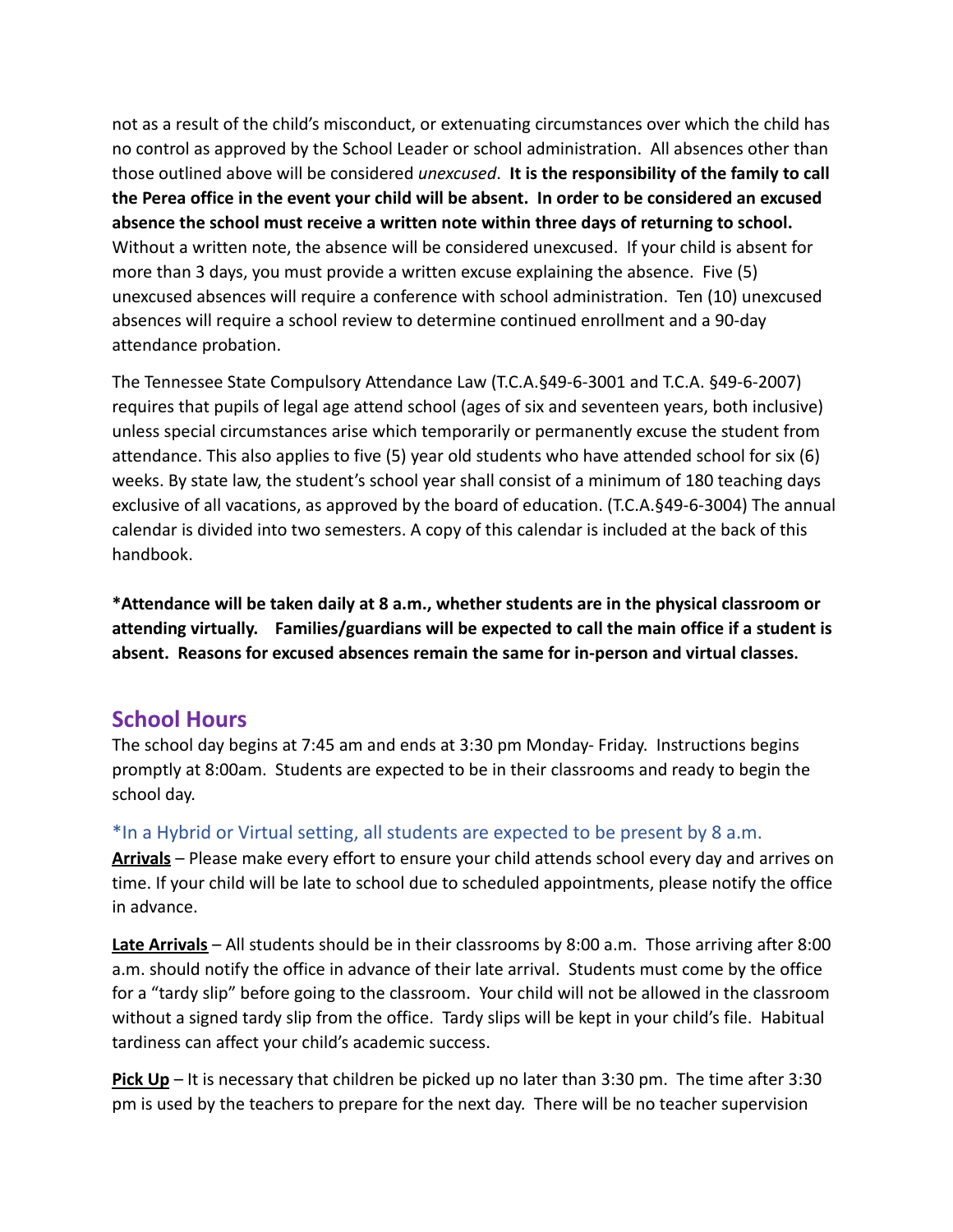after 3:30pm. Any students remaining after 3:30 will be placed in After Care until a family/ guardian is reached.

**Children will only be released to a responsible adult or older sibling (over the age of 13).** Please make sure that anyone who may be responsible for picking up your child is listed on your child's pick-up list. Anyone picking up your child may be asked to show proper identification. Please notify us immediately if this list changes. Your child will **NOT** be released to anyone not on this list. Please update your child's enrollment forms with contact numbers for people on the pick-up list so that we will be able to reach them when needed. **The Department of Human Services will be notified of children not picked up within an hour after dismissal.**

# **If you are divorced, separated, or a single family, appropriate court documents must be presented to the Perea office in order for the approved person(s) to pick up your child.**

#### **Student Drop-off and Pick-up**

**Drop-off –** Student drop off will be at the front entrance of the school on Vollintine. Staff will escort students from the family's car to the entrance of the building. Please pull forward and be prepared to drop and roll.

**Pick-up –** Students must be picked up by 3:30pm. Each family will receive 2 cards for pick-up. Families may line-up for pick-up at the main entrance on Vollintine. Staff will assist all students into their vehicle.

**Walking Students** – Students walking to school must enter at the main entrance on Vollintine. Families may pick their students up at the main entry doorway. Staff will be present to assist.

#### **Parking Lot**

Please remember parking lot etiquette by following these simple rules:

- Do NOT block parked cars in.
- Never leave a minor child unattended in your car.
- State of TN law requires children to be seated in car seats.
- Please park your car in a parking space when visiting the school.

**Aftercare** – Perea Elementary School offers after-school care for working families only between the hours of 3:30-5:30 p.m. Monday through Friday.

# Curriculum

Perea Elementary will use Math Expressions, Wit and Wisdom, Fundations, and Science, all aligned to TN State Standards.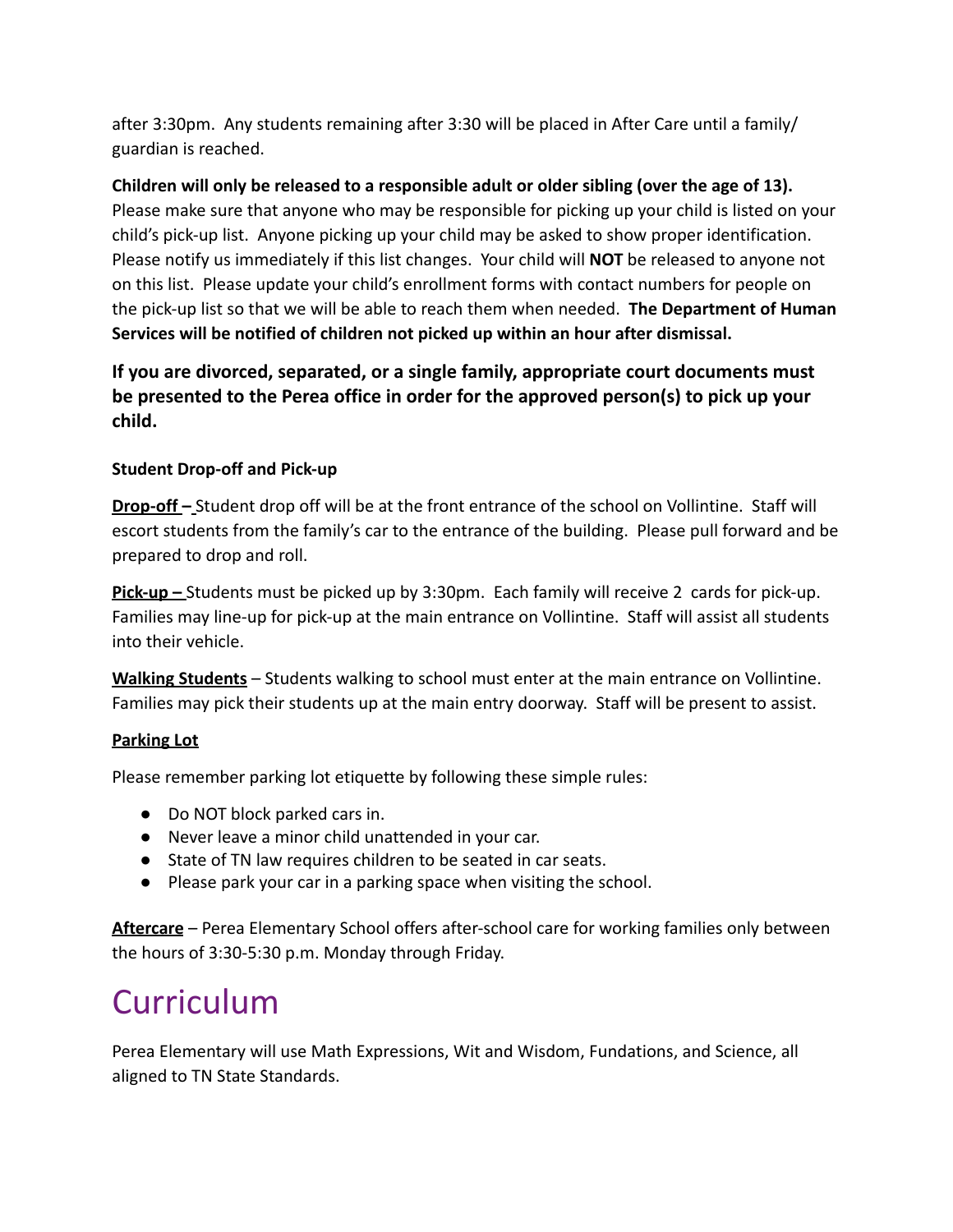**Math Expressions:** a proven Pre-K–6 curriculum that helps children make sense of math by exploring, discussing, and demonstrating their understanding of key concepts. In busy, active lessons, students learn how to look deeper and choose their own path to the answers—skills that will take them far beyond the math classroom.

**Wit and WIsdom**: the curriculum features knowledge-building lessons and carefully curated selections of art and books that inspire a passion for reading and writing in students. Every text *Wit & Wisdom* students touch is authentic, of the highest quality, and chosen to meet their social-emotional learning needs—no basals or leveled readers here. Students use these texts at every turn to learn—and eventually to master—essential reading, writing, speaking, and listening skills as well as grammar and vocabulary.

**Fundations**: a carefully structured reading and spelling curriculum using engaging, multisensory techniques. Fundations systematically and comprehensively instructs students in phonemic awareness and word study (both phonetic and high frequency/sight words) and contributes greatly to fluency, vocabulary development, and the applications of strategies for understanding text.

**Changemaker:** Perea uses a social-emotional health curriculum called *Changemaker* to teach students about the brain, their emotions, and how they can have more control over their actions and reactions. This curriculum is delivered through weekly instruction to all students and incorporated into all teacher/instructional assistant practices every day.

# **Technology**

All students will receive computer equipment to complete assignments and/or participate while learning. Families will be expected to sign the Technology/and Liability agreement listed below acknowledging responsibility for equipment and expectations for the return of equipment in good working condition. Families will also sign a *Digital Citizenship Agreement* that defines expectations, responsibility, and respectful digital behavior within the student's classroom.

# **Assessments**

**iReady**, given three times per school year, comprises one of Perea's benchmark assessment tools for ELA and Math. To further assess progress with foundational literacy skills, students will be given the **Developmental Reading Assessment, 3rd Edition (DRA3)** test three times per school year. Students will also receive a SCS-based report card each nine-week period. Curriculum based assessments will be given consistently throughout the year. A schedule of formal assessments dates is included in our school calendar.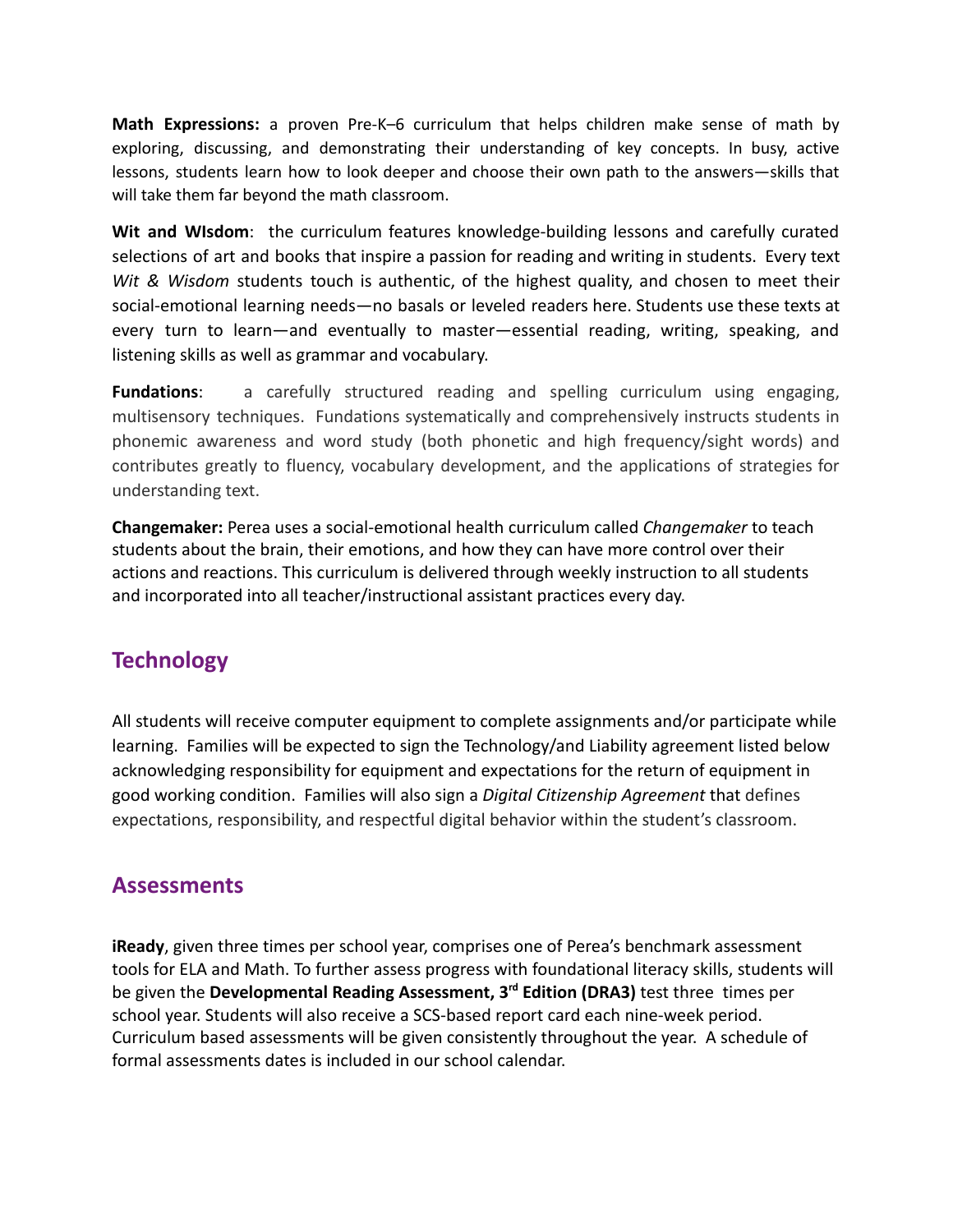# **Promotion/Retention**

Perea Elementary School will make every effort to ensure that all students are successful and are able to be promoted to the next grade level. We have designed and created an academic program that is student-centered and will enable the school to identify when students are not experiencing sufficient levels of success. Regular and ongoing conversations will occur with teachers and families of such students, and plans will be made (see Response to Instruction and Intervention below) to provide the necessary support for students and rapidly increase student achievement. As indicated in our goals above, Perea Elementary School expects students to demonstrate proficiency and growth in all core content areas. In order to do this, students will need to master grade level standards. Accordingly, our promotion and graduation standards reflect this.

Per Tennessee State Board of Education policy 4603, Perea Elementary School adopts the following policies for promotion and retention of students:

Perea Elementary School shall promote students to the next grade level based on the successful completion of required academic work and on the satisfactory progress in each of the relevant academic areas. No student enrolled shall be promoted unless the student has shown a basic understanding of the curriculum and the ability to perform the skills required in the subjects of reading and math as demonstrated by the student's grades, standardized test results, and nationally normed assessment results (iReady). This requirement shall be applied on a case by case basis for students who are participating in a researched based intervention prior to the beginning of the next school year or to students who have an individualized education program. (IEP) Students who have difficulty in achieving the requirements for promotion may be considered for retention.

● Special Education Students: Promotion and grading is the same for special education students as for general education students, given that accommodations and modifications are provided for graded assignments. If accommodations and modifications cannot be provided, grading and promotion should be determined on an individual basis.

Factors used to identify students who may be considered for retention shall, at minimum, include:

(1) The student's ability to perform at current grade level as measured by class work;

(2) The results of state assessments, nationally normed assessments (iReady), and screening or monitoring tools;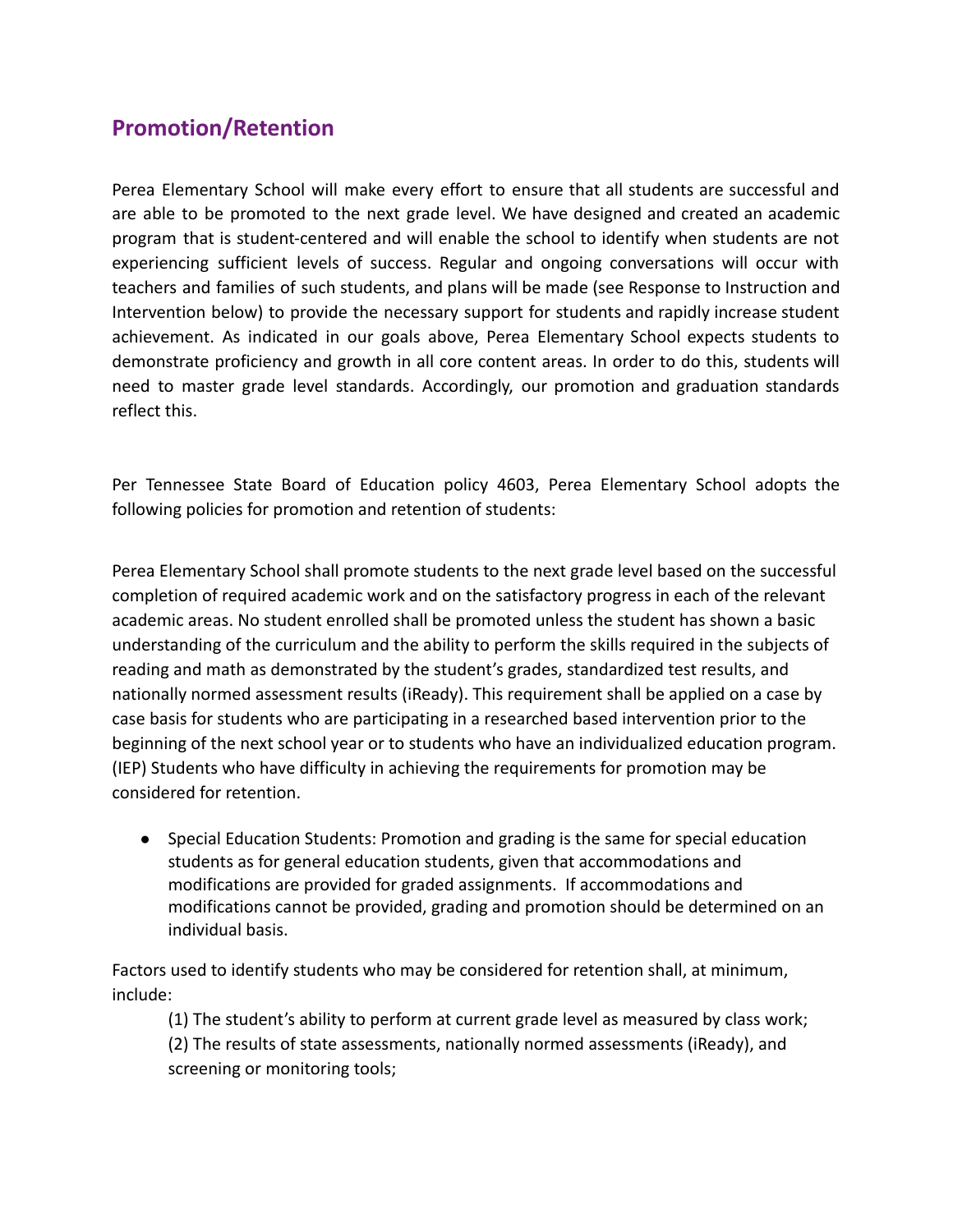(3) The student's chances for success with more difficult material if promoted to the next grade;

- (4) Attendance; and
- (5) Social and emotional maturity

Given our focus on social-emotional learning and our desire to serve the whole child, it will not be our policy to retain students unless it is absolutely critical.

#### **Academic Progress Benchmark Goals**

| <b>GRADE</b>          | <b>iReady</b>   | <b>Assessments</b>                        |
|-----------------------|-----------------|-------------------------------------------|
|                       |                 | End year with                             |
| End of K              | 75th percentile | 80% Standards Mastery                     |
|                       |                 |                                           |
|                       |                 | (Denoted by M=mastery and X= Non-mastery) |
|                       | 75th percentile | End year with                             |
| <b>End of Grade 1</b> |                 | 80% Standards Mastery                     |
|                       |                 | End year with                             |
| <b>End of Grade 2</b> | 75th percentile | 80% Standards Mastery                     |
|                       |                 |                                           |
| <b>End of Grade 3</b> | 75th percentile | End year with                             |
|                       |                 | 80% Standards Mastery                     |
| <b>End of Grade 4</b> | 75th percentile | End year with                             |
|                       |                 |                                           |
|                       |                 | 80% Standards Mastery                     |
| <b>End of Grade 5</b> | 75th percentile | End year with                             |
|                       |                 | 80% Standards Mastery                     |

#### **Letter Grade, Percentages, and Rubric Score**

| <b>Letter Grade</b> | <b>Percentage</b> | <b>Definition</b>                                                                                                                                                                                                                             |
|---------------------|-------------------|-----------------------------------------------------------------------------------------------------------------------------------------------------------------------------------------------------------------------------------------------|
|                     | 93-100%           | Students earning an A in class are consistently demonstrating<br>advanced mastery of skills and content standards.                                                                                                                            |
| B                   | 85-92%            | Students earning a B in class are consistently demonstrating<br>proficiency with skills and content standards.                                                                                                                                |
|                     | 75-84%            | Students earning a C in class are consistently demonstrating<br>basic competency with skills and content standards.                                                                                                                           |
|                     | 70-74%            | Student earning less than 70% in class needs to demonstrate<br>improvement and has not demonstrated a basic level of<br>mastery of skills and content standards. Mastery of standards<br>needs to occur before promotion to next grade level. |

**\*\*During this school year, Perea Elementary will work to revise our grading and promotion/retention policy to ensure an equitable learning outcome for all students.**

#### **Academic Interventions**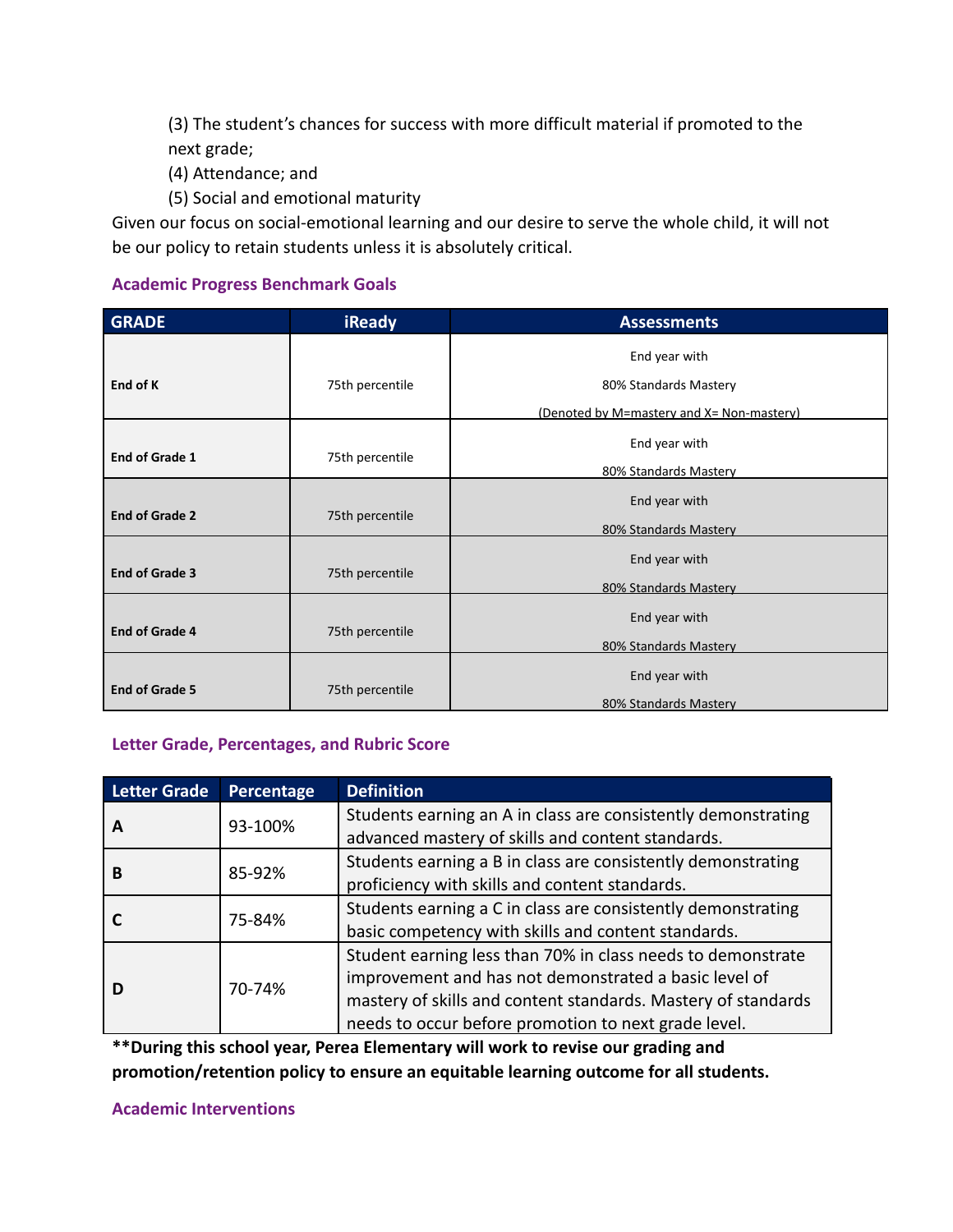It is expected that interventions will occur on an ongoing basis and that effective intervention strategies may result in a student's promotion. Therefore, instructional strategies, classroom grades, and intervention opportunities shall be monitored and reviewed by School Leaders on a regular basis.

# **Field Trips**

Individual classes/grades at Perea will plan field trips based upon children's interests. Travel to and from outside locations will be done on buses through an approved bus company. Families may be allowed to attend field trips depending on the nature of the field trip. If there is a fee involved ample notice will be given. **All field trip permission forms must be signed by the child's family or legal guardian for the child to attend.** Due to liability and insurance, we are unable to transport children who are not enrolled as students of Perea on the bus.

#### **Walking Field Trips**

Our students will participate in community events within walking distance of the school. As events happen, we will notify you in a timely manner.

# **Support Services**

Perea Elementary School offers special education as well as social and emotional learning support for students who exhibit persistent challenging behavior problems in the classroom. Social Skills Improvement System (SSIS) is a curriculum the teachers use with students who need additional instruction and practice building social-emotional skills. Families are also invited to partner with teachers to reinforce the SSIS lessons at home. Perea also partners with community providers that offer behavior management programs for children. If your child participates in any of these additional services, a family or legal guardian's signed permission is required, and family Conferences will be required during the school year.

# **School Meals**

Perea Elementary School students will receive breakfast, lunch and snack meals at no cost as part of our partnership with The National School Lunch Program (NSLP). It provides an alternative approach to offering school meals to local educational agencies and schools in low-income areas, instead of collecting individual applications for free and reduced-price meals. The NSLP allows schools that predominantly serve low-income children to offer nutritious school meals that are cost effective and meet all USDA guidelines.

# **Communication with Families**

There will be regular communication with families throughout the school year through family Square; notes from teachers; phone calls; conferences; family meetings; and home visits.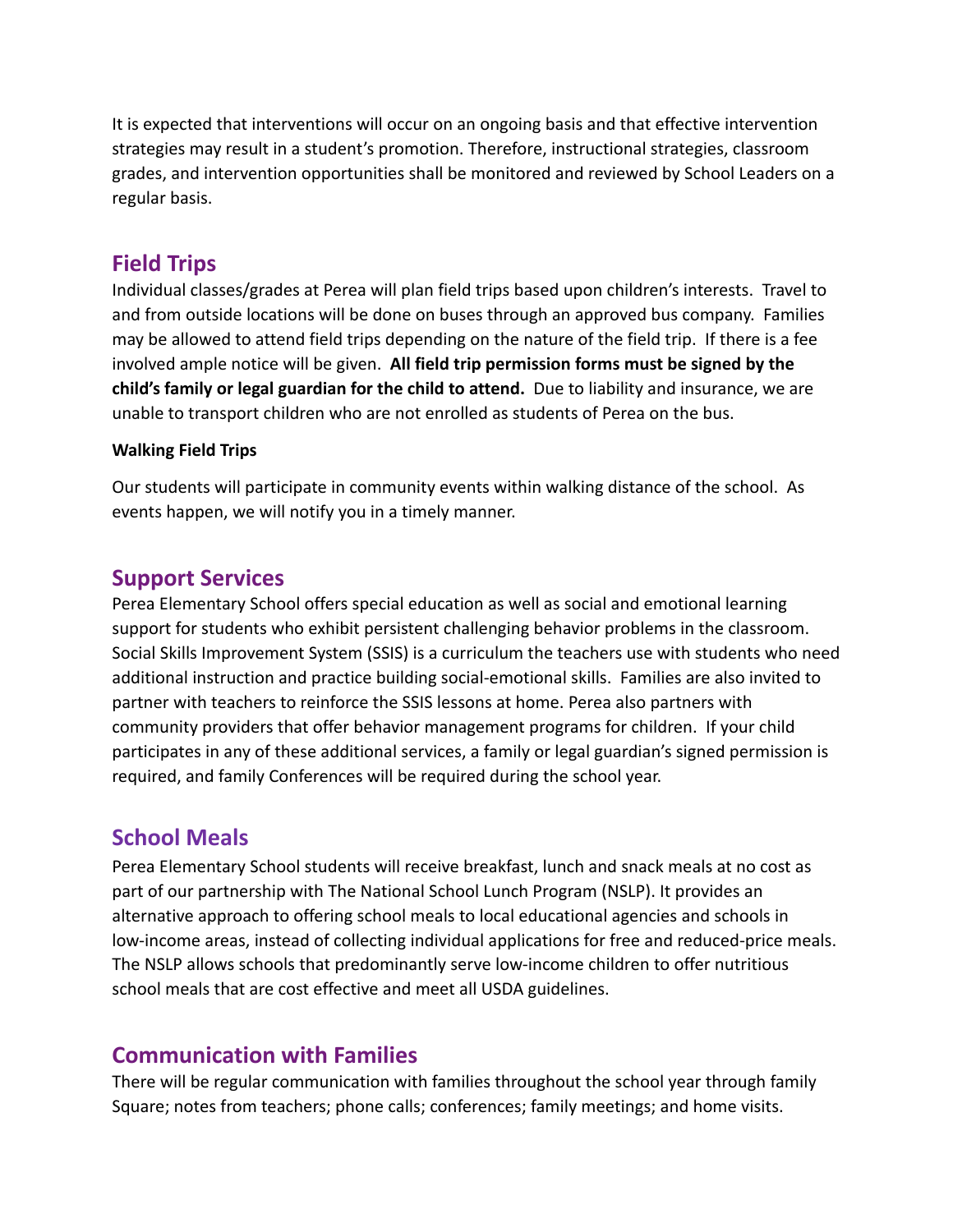Please ask your child's teacher where communication materials may be picked up and please check on a regular basis. Perea maintains an "open door" policy and welcomes you to talk in person, call, email or write Perea teachers and/or administration as needed. Please make sure that accurate and updated contact information (including addresses and phone numbers) is always on file in our office and with your child's teacher.

#### **Tuesday Folders**

Perea Elementary School will send home a *Tuesday Folder* each Tuesday beginning the 3<sup>rd</sup> week of school. These folders will contain three (3) key items each week:

- Weekly academic and behavior updates
- Student work from the previous week
- Student/family Packet

Additionally, announcements, forms and/or important handouts will be shared in the *Tuesday Folder* as well. Please review, sign and return on Wednesday.

#### **Home Visits**

**Home visits** are mandatory for each child and his/her family that are enrolled at Perea Elementary School. Each new child to Perea ES will have one home visit conducted by his/her teacher before the start of the school year.

# **Family/Teacher Conferences**

Conferences are scheduled twice a year; we believe that your child's success in school relies on commitment by families and staff working together as a team. Your support is necessary for the success of this program and these family conferences are an excellent opportunity for all of us to communicate our goals and successes with each other. You are more than welcome to make more frequent appointments to meet with your child's teachers to discuss any concerns or celebrations that you might have.

# **Family Engagement Plan**

The Schools of Perea will develop a culture for Perea families to collaborate and work together as one system that encourages families to learn from each other as individuals and in groups, invite community partnerships to share education and career experiences with families, and provide opportunities for continued participation and involvement.

Parents' involvement is vital to the success of our students. Research shows that parent involvement enhances student self-esteem, increases academic achievement and cognitive development, and improves student behavior and attendance. The Schools of Perea has created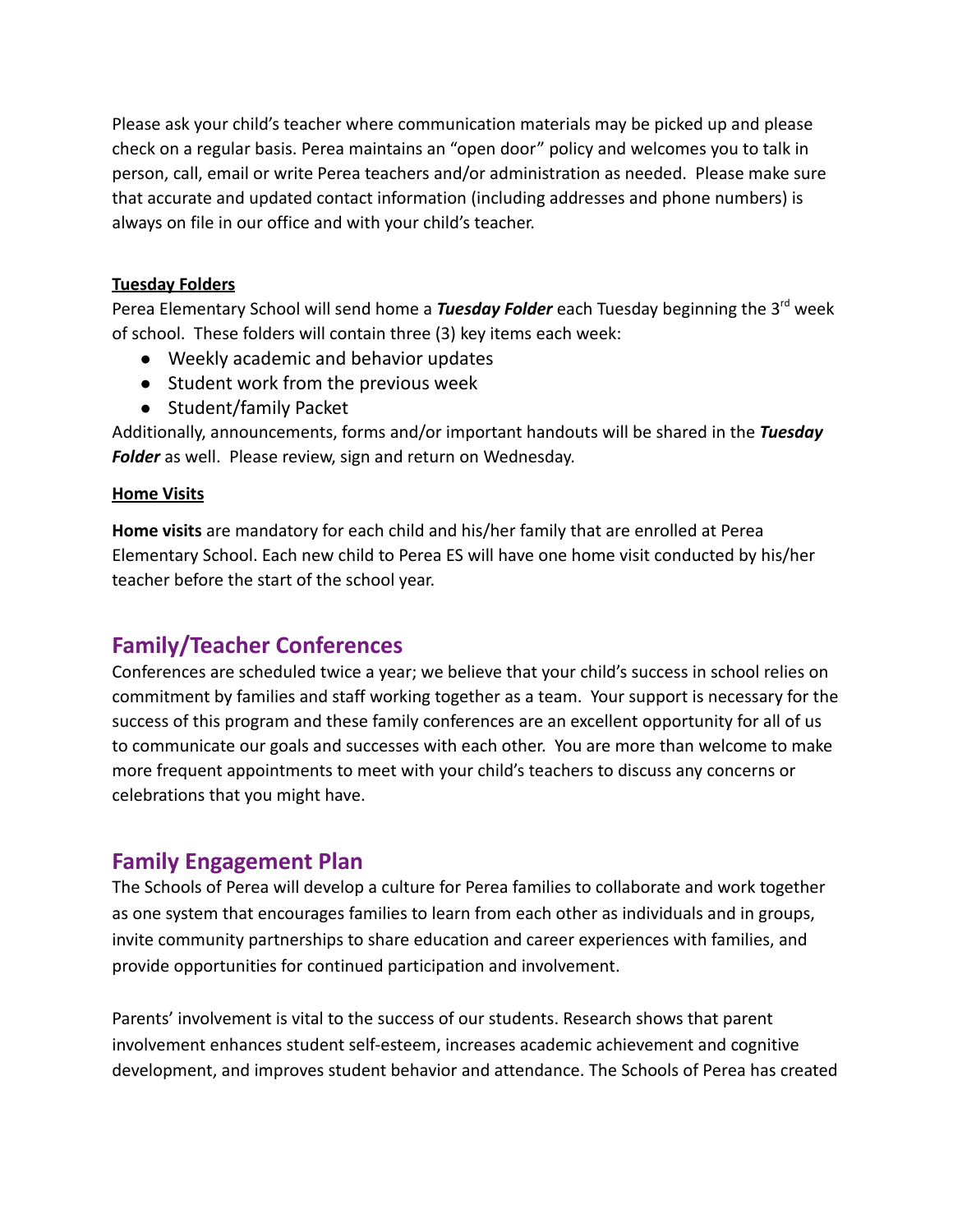a family engagement plan that reflects practices that enhance parent engagement and community involvement.

#### **A. Facilitate family cohesion and school belonging**

#### **Strategies include:**

- A Parent Resources Center onsite to provide parents with resources to help with self-sufficiency, student achievement, counseling, and supportive services.
- Assist families in creating goals for their child and help in obtaining those goals.
- Include Family Engagement Coordinator, Family Engagement Assistant, and Community Partners to support families with workshops to enhance skills level of adults, translations, and share information about programs.
- Families involved in the home visit program set family goals where the Family Engagement Coordinator supports learning outcomes.
- Family engagement events are provided monthly to families to increase family engagement.

#### **B. Establish a network of community resources**

#### **Strategies include:**

- Build community partnerships with community and technical colleges such as Southwest Community College, TCAT-Memphis, and Arkansas State University-Mid-South.
- Maintain a relationship with city-wide organizations to enhance adult and child learning.
- Inform families of various resources and outreach programs and other organizations that promote learning and well-being.
- Link families with support services, peer-to-peer groups, and various resources depending on family needs.
- Ensure that families are aware of services and their rights under federal and state laws.

#### **C. Increase family participation in decision-making**

#### **Strategies include:**

● Improvements to the Parent Advisory Board to increase parent togetherness and work to improve our school.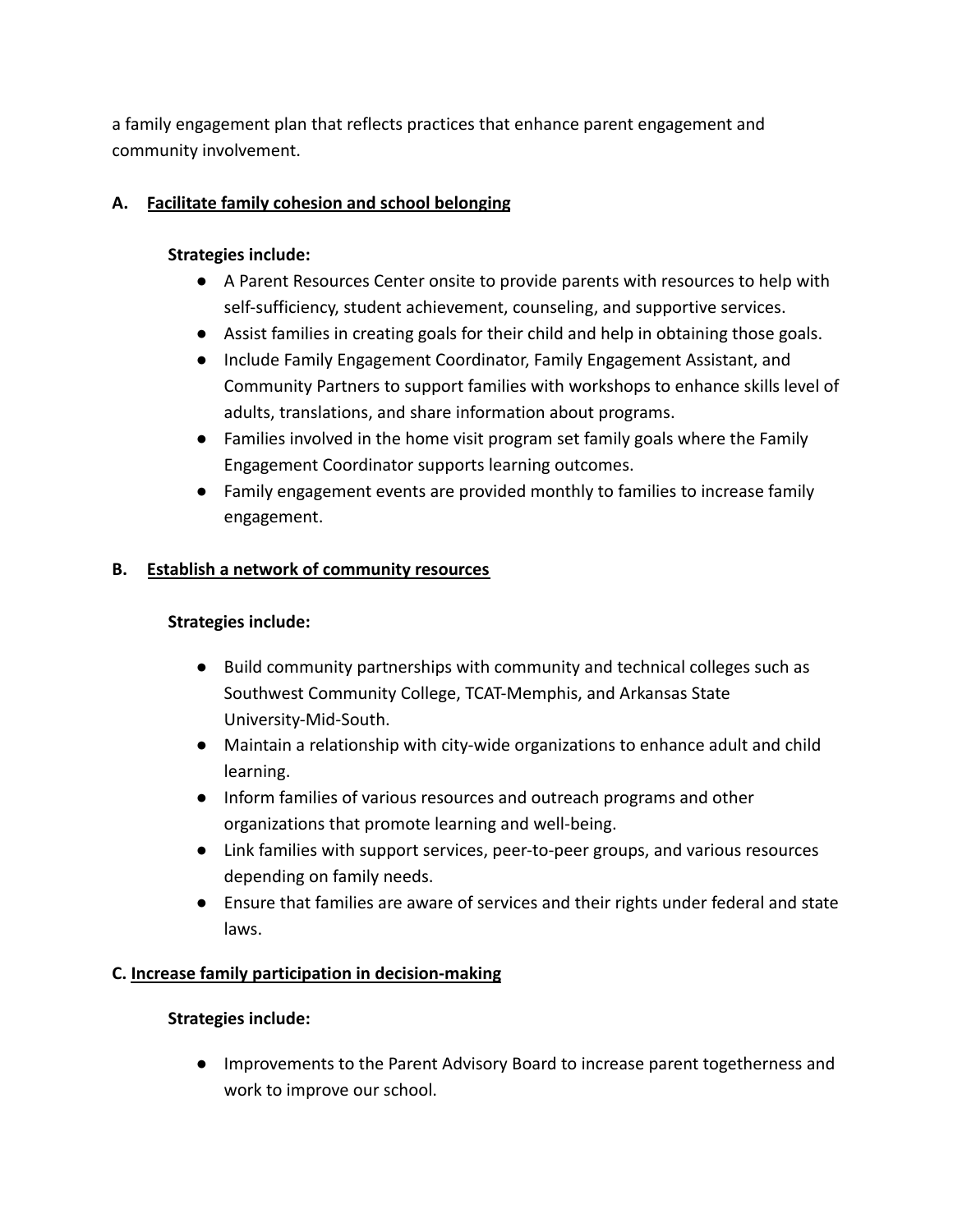● Families will be given the opportunity to give input on campus climate surveys, beginning, and end of year surveys, surveys about future programs, surveys about their needs, surveys about family engagement, etc.

#### **D. Equip families with tools to enhance and extend learning**

#### **Strategies include:**

- Approach parents as equal partners in their child's education while emphasizing parents as the child's first teacher.
- Parent/Teacher conferences twice a year to discuss their child's academic progress.
- Providing monthly calendars that provide ideas and activities to do with their child at home to enhance the learning in the classroom.
- Technology workshops to allow parents to be active partners in their child's education and help them become 21st-century learners and ultimately digital citizens.
- Host a networking workshop providing a wide variety of community services available at the event.
- Family Engagement Coordinator providing individual sessions on developmentally appropriate activities to utilize at home.

#### **E. Develop staff skills in evidence-based practices that support families in meeting their children's learning benchmarks**

#### **Strategies include:**

- Ongoing professional development for all staff members in the area(s) of cultural responsiveness and how to connect families.
- Provide knowledge based on the importance of family engagement.
- Provide professional development that focuses on crucial conversations.
- Additional professional development to include de-escalation skills, dealing with families in crisis, confidentiality, etc.
- Gain an understanding of early intervention services to support family inquiries and needs.

#### **F. Evaluate family engagement efforts and use evaluations for continuous improvement**

#### **Strategies include:**

● The Family Engagement Coordinator will conduct goal-oriented home visits.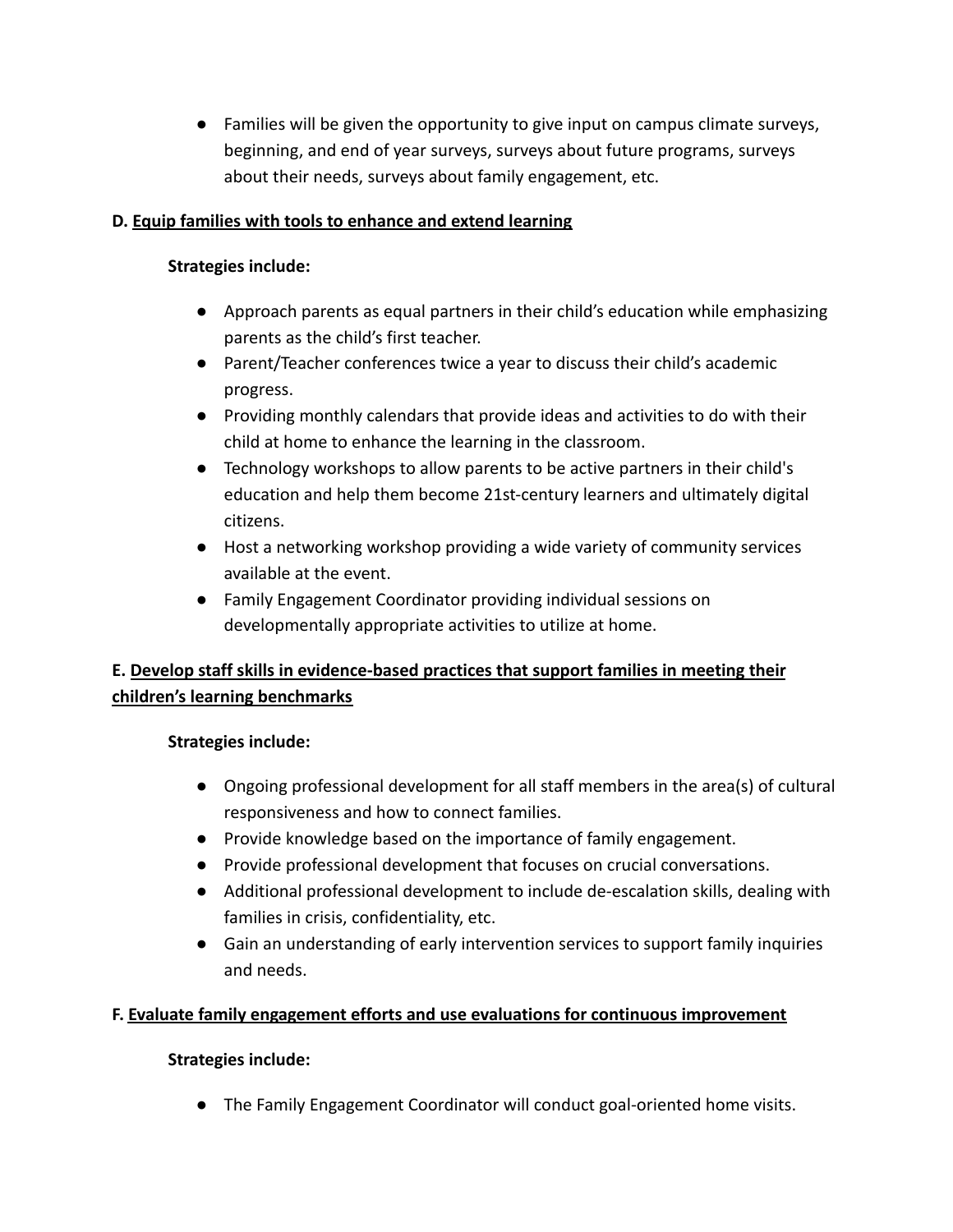- Data collected at home visits.
- Participation data will be collected at family engagement meetings.
- Ensure that parents' voices are heard and acknowledged during the improvement cycle.

#### **Family Meetings**

Family Meetings will be scheduled each month. **The first month's family meeting is the on-boarding session and it is MANDATORY.** *The child's family or legal guardian must attend Family Orientation.* This is an important time to learn about Perea Elementary School and legally sign the necessary forms for your child.

Family Meetings will typically be held from 5:30 p.m.-6:30 p.m (in person with a virtual option). Each month our family Meetings will be based on topics that interest our families and will be interactive. Dinner and childcare will be provided. The classroom with the most families attending wins a special reward.

#### **Brunch Meetings**

Breakfast meetings will be scheduled from 12:00 p.m.-1:00 p.m This gives families an additional opportunity to participate at the school. Breakfast meetings tend to focus more on personal development, job readiness, budgeting, and strengthening families. A light healthy breakfast is served.

#### **Family Advisory Board**

Perea Elementary School's Family Advisory Board (F.A.B.) is designed to bring families together and work to improve our school. The F.A.B. sponsors different activities throughout the year and is a direct link between the families and the Perea Leadership Team. Each classroom will have two family Representatives which will communicate important information to the other families. F.A.B. meets on a monthly basis.. This is another opportunity for you to take an active role in your child's education.

#### **Parties**

Birthdays are special days for our children and we look forward to celebrating with them on their special day. If you would like, you may bring a special snack to help your child celebrate his/her day. Because we encourage healthy eating habits in our children, we encourage you to limit sweets and instead look for healthier options such as fruit, vegetables, yogurt, or cheese and crackers. All items must be purchased and cannot be homemade. **We ask that you do not bring balloons, party favors, pizzas or lunch meals nor invite outside vendors.** Please check with your child's teacher to coordinate these plans prior to the day of celebration.

# **Dress Code**

Uniforms are mandatory for each child. The uniform is dark blue, black, or khaki bottoms and a yellow or purple shirt with or without the PES logo. Polo shirts are required Monday-Thursday. School t-shirts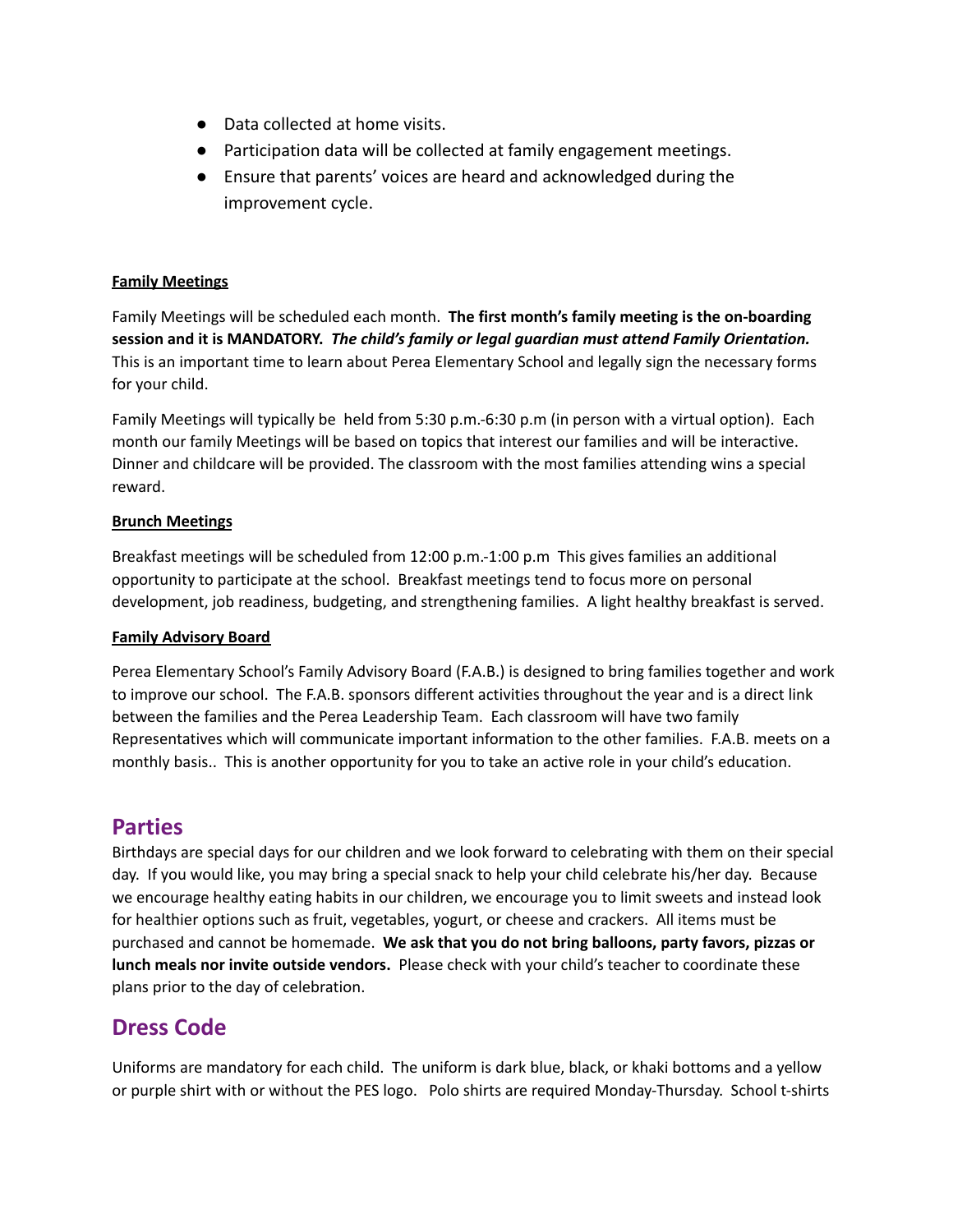are allowed on Friday ONLY. All shirts must be tucked in. Denim wear is not acceptable. Earrings and sagging pants are not acceptable. We will spend some time outside each day, except on bad weather days. Therefore, **please make sure your child comes to school each day with the appropriate outerwear (e.g. hat, gloves, and coat).** Children should bring "layers" to take off as the weather changes. Please make sure that your child is dressed in comfortable play shoes. Children are not allowed to wear sandals. Tennis shoes will provide more traction than dress shoes and help decrease accidents outside.

#### **Recess**

All students will have recess time after lunch. Because of this, tennis shoes or closed toe shoes are strongly recommended for your child. Recess will take place outside unless it is raining or lower than 40 degrees outside.

# **Accidents**

In the event your child is injured at Perea, his/her teacher will provide immediate help and comfort to your child. The teacher will also fill out an incident report to be kept in your child's file, a copy will be given to you and you will be notified. If the accident is serious, you will be contacted immediately to pick up your child for further attention by a physician. It is very important to always update your child's teachers and the Perea office with current contact information so that we will be able to reach you when necessary. **If you cannot be reached or there is any urgency for further care, Perea will contact EMS directly. Please make sure you have signed the Authorization for Emergency Medical Care.**

# **Health Policies**

When a child is accepted for admission, Perea requires that a health and immunization history form in accordance with Memphis, Shelby County and the State of TN Dept. of Health regulations be completed by the child's physician. **The State of TN immunization form must be submitted before your child may attend school.** In addition to regularly required vaccinations, the Department of Human Services requires the Hepatitis A vaccine. Please make sure to provide your child with this vaccine. This vaccine is required by the Shelby County Health Department based on location of the neighborhood. If your child is overdue or in need of an immunization, the family must notify the office of the date/time of the child's appointment as a condition for remaining in the program.

# **Sick Children**

We ask that you do not bring your child to Perea if he/she exhibits any of the following symptoms: **elevated temperature, vomiting, diarrhea, red throat, reddened eyes, evidence of ringworm, continuous sneezing or coughing or yellow mucus draining from nose.** Perea does not have facilities or staff to care for an ill child. Many childhood illnesses are contagious. Your child should be kept at home until he/she is no longer ill. Based on Pediatrician recommendations, we ask that your child remain free from fever, diarrhea and vomiting for 24 hours before returning to school to insure your child is over his/her illness. If your child's illness requires a doctor's visit, you must bring a note from your doctor at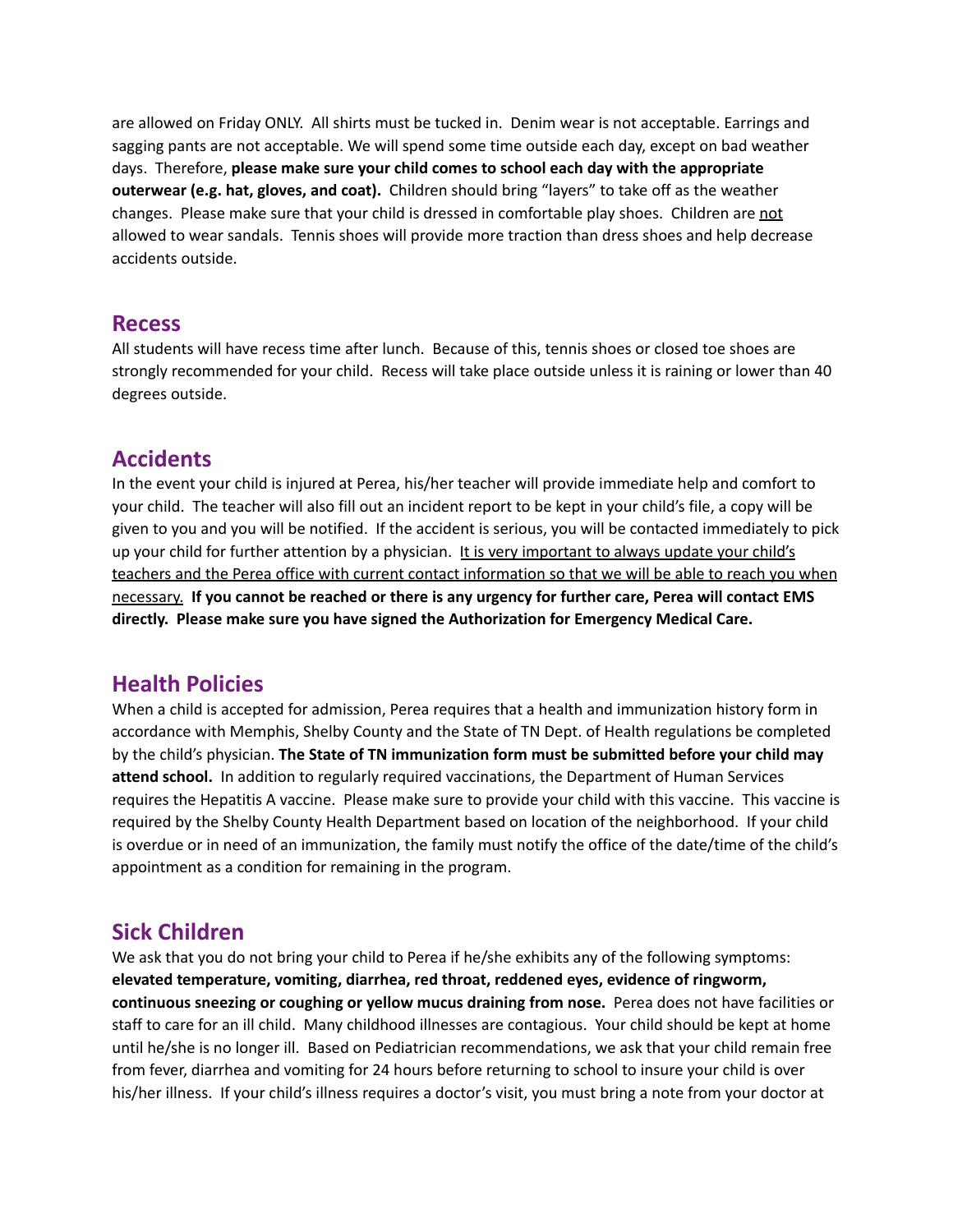the time of your child's return to school. If your child becomes ill at school, you will be contacted to pick up your child and your child will need to remain at home for 24 hours.

# **Medicine Dispensing**

Sometimes children get over the worst of an illness, and are no longer contagious, but still require ongoing medicine prescribed by a doctor. In that event you may bring the medicine to school along with written instruction on dispensing the medicine. The Perea School Leader or other office staff member will administer the medication. **All prescription medicine must have a pharmacy label with your child's name and instructions as to dosage. We will not administer prescription medication without it. Non-prescription medicine must have a label attached, filled out by family, with name, and instructions as to dosage.** Perea will give out medications on an as needed basis only. We strongly recommend that all morning medications be given at home prior to your child's arrival at school and only the lunchtime medications be given at school. At no time will we administer a dosage beyond what is prescribed or recommended on the label. Medicine must be brought to school by a family or legal guardian and turned in to the office to be locked up. The family (or guardian) must sign a Medicine Release Form for medicine to be administered. *This procedure must be followed anytime medicine is to be given.*

#### **Children with Asthma**

We want to partner with you in providing adequate care for your children while they are at school. We require all children with an asthma diagnosis to have an **Asthma Action Plan** on file in the office. This information is very important and will help us ensure your child's medical safety at school. We also require that all children with asthma keep proper medication at school at all times.

# **Medical Emergency Plan**

- 1. The teacher will report an emergency to the office.
- 2. The office will contact the child's family/guardian.
- 3. If the family cannot be reached, the emergency number will be called.
- 4. If neither the family nor the emergency number can be reached, and it is a medical emergency, 911 will be called. **In a serious emergency requiring immediate attention, 911 will be called first.** The School Leader or teacher will accompany the child to the hospital, taking the family's approval for medical treatment.
- 5. In the event that it is not a medical emergency and the child needs to be removed from the classroom, the child will be brought to the office to rest.

*It is very important that if any of your personal information changes, notify the office immediately.*

# **Inclement Weather Policy**

All decisions to close school will be made by our School Board and Administration. This includes times when the school day has already begun and the decision to close comes after classes are already in session.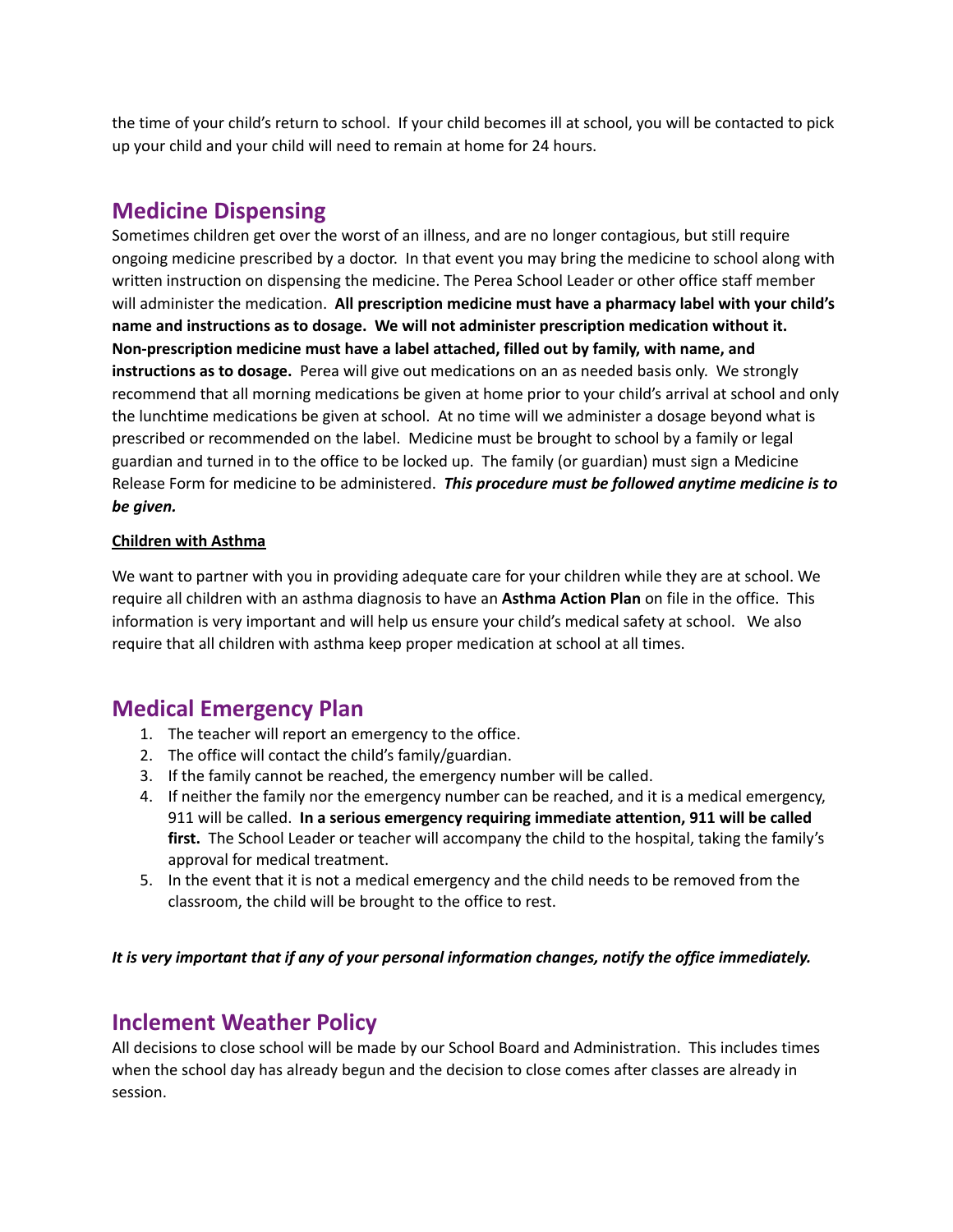**Procedure -** In the case of inclement weather, the Leadership Team will make the decision to close school as soon as possible. When that decision is made, the following takes place:

- 1. Teachers are informed of the closing and instructed to call their families, using the current phone numbers that are available.
- 2. Teachers then call families to inform them of the closing.
- 3. A message is placed on Perea's answering service, informing callers of the closing. You can get this message by calling 901-203-6420.
- 4. The closing information will be broadcast on **Fox 13 & Channel 5** television station as soon, as is possible. We will not broadcast closings on any other television or radio stations.
- 5. The administration office will send an email and post on the school's social media pages as well as communication through ParentSquare.
- 6. If school is already in session, families are responsible for having their child immediately picked up when they are informed of the closing.

# **Discipline**

We believe students need social-emotional skills like self awareness, self regulation, understanding others, relationship skills, and responsible decision making in order to reach their full academic potential. Perea ES will teach students social-emotional skills so they will know how to identify, label, and process feelings and emotions before they form into behavior.

To promote disciplined skills and positive behavior, Perea staff may use the following practices:

#### *6 Steps to Conflict Resolution*

- 1. Approach calmly, stopping any hurtful actions. Place yourself between the children, on their level.
- 2. Acknowledge children's feelings. Say something simple such as "You look really upset." Let children know you need to hold any object in question.
- 3. Gather information. Ask "What's the problem?" Do not ask "Why" questions.
- 4. Restate the problem. "So the problem is…"
- 5. Ask for ideas for solutions and choose one together. "What can we do to solve this problem?"
- 6. Be prepared to give follow-up support. Acknowledge their accomplishments (e.g., "You solved the problem!") Stay nearby in case anyone is not happy with the solution and the process needs repeating.

*Redirection***-** drawing a student's attention to something else and focusing that negative energy on something positive. Redirection is taking a negative situation and turning it into a positive one. Redirection can be a great mood changer. Teaches children what is not acceptable and gives them an example of a behavior that is acceptable. Example: Teacher says, "Throwing blocks is never a good idea—someone could get hurt or something could break. How about we throw the ball to each other when we get outside?"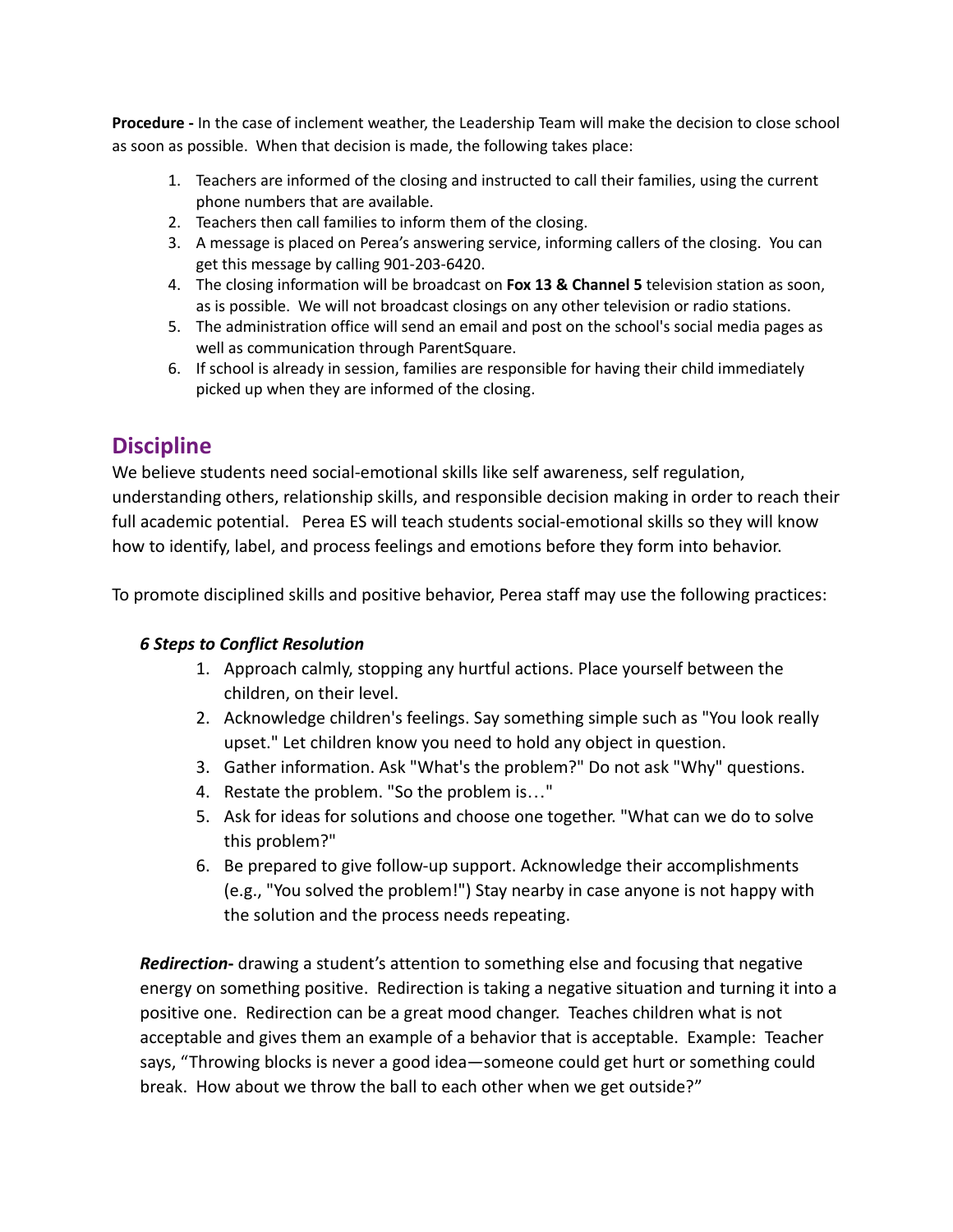*Proximity Praise***-** Find a student in close proximity to the struggling student and praise that student for doing the appropriate and expected behavior. Teacher says, "I see Edward has the quiet and still pose." "Wow, Destiny is one behind the other and ready to go outside." As soon as a struggling student complies with correcting his behavior, you reward him with praise and attention.

*Behavior Specific Praise***-** be specific with what you observe students doing or saying. *Catch 'em Being Good*- look for any opportunity to acknowledge students for acceptable behavior. Positive affirmation reminds students they have value and are capable of doing great things. Praising students builds self-esteem and motivates them to keep up the good work. You will get more of what you pay attention to.

*Ignoring Behavior*- choose your battles. If a child is at the table, but choosing not to participate, ignore this behavior. If a child is in a large group and laying on the carpet, ignore until it becomes disruptive to the group.

*Positive Framing-* when behavior needs correction, the teacher uses positive framing to state the expected behavior. Rather than bringing attention to stop the behavior that needs correcting, focus turns to what behavior needs to start. For example, the teacher says, "Use your walking feet. We run outside." This reminds students of expectations and draws attention to effective behavior.

*First Then Statements***-** First we have to…Then you can… Teacher says, "First we have a small group, then you can go to the table."

*Prepare for Transition Method*- let student know directly what is coming next and what he/she will need to do.

*Calm Down Area*- every classroom has a Calm Down Area- *Prince's Den* where students may go when they are having strong emotions and need to take a break from classroom activities. Each Calm Down area has soft, soothing furnishings that help reduce stress and allow students to have a quiet time alone before returning to the learning environment. Each room also has a Calm Down Basket that contains tools which support regulation through sensory touch, breathing and visuals. The goal is to help the student self-regulate. *Co-regulation*- Time/Space/Movement! Physical movement helps the student release tension in his/her body. Breathing exercises help the student relax and refocus. Once the student is calm, the student and adult will discuss what happened (the cause of dysregulation) and how to manage those emotions more appropriately in the future.

Perea ES does not condone corporal punishment. Student dysregulation includes physical aggression towards self or others (hitting, pushing, spitting, kicking, biting), extreme non-compliance (climbing on furniture, eloping, refusing to follow directions), physical aggression toward the school (overturning chairs, throwing toys/books, destruction of property), and inappropriate verbal outburst (screaming, cursing, name calling, inconsolable crying). If behavior problems persist without any improvements, community-based behavior management support may be required, your child may be placed on home suspension, and/or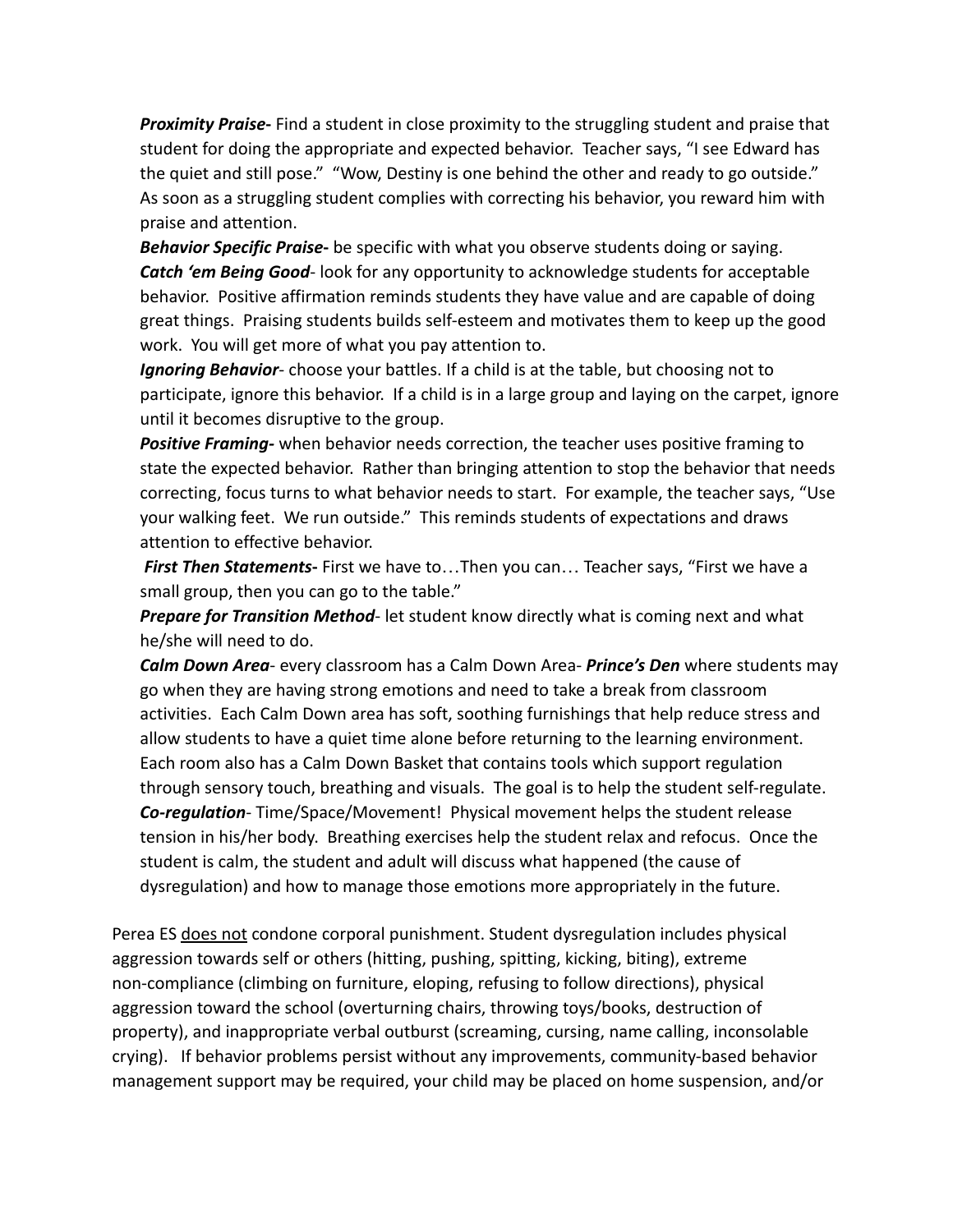the child's family may be required to attend the Parenting Classes or wrap around services in order for their child to remain enrolled at Perea Elementary School.

# **Appropriate Behavior Standard**

To assist us in providing a safe, pleasant environment, there must be respectful, professional communication between families, children, teachers, and office staff/administration. **We ask that families please refrain from wearing pajamas or clothing with inappropriate graphics when on Perea Elementary campus.** To help children learn good habits of behavior, proper attitudes towards others, and develop the self-control necessary to succeed to the best of their ability, families are obligated to teach by example. **Please refrain from entering the school building smelling of marijuana as this odor can be offensive.** Families and visitors are expected to use respectful and appropriate language and behavior while at Perea. Inappropriate language and/or behavior will not be tolerated and persons refusing to comply will be escorted off Perea Elementary property and will not be allowed to return. Perea Elementary is a smoke free campus.

# **Security**

Due to increased security and to protect your child, Perea Elementary School has a sign-in policy. Anyone entering our front doors between the hours of 8:00a.m. and 3:30p.m. must stop in the office to pick up a visitor name tag. If you are volunteering in your child's classroom, regardless of the time of day, you must have a visitor's name tag on.

# **Review/Evaluation Process**

We ask that you consider all aspects of your child's education and family's involvement in Perea and comment on both strengths and weaknesses to help us continue to improve our program. Though this organized evaluation is held twice a year, we welcome comments and suggestions at any time.

**\*Asterisk points to changes in our policies during this time of COVID 19.**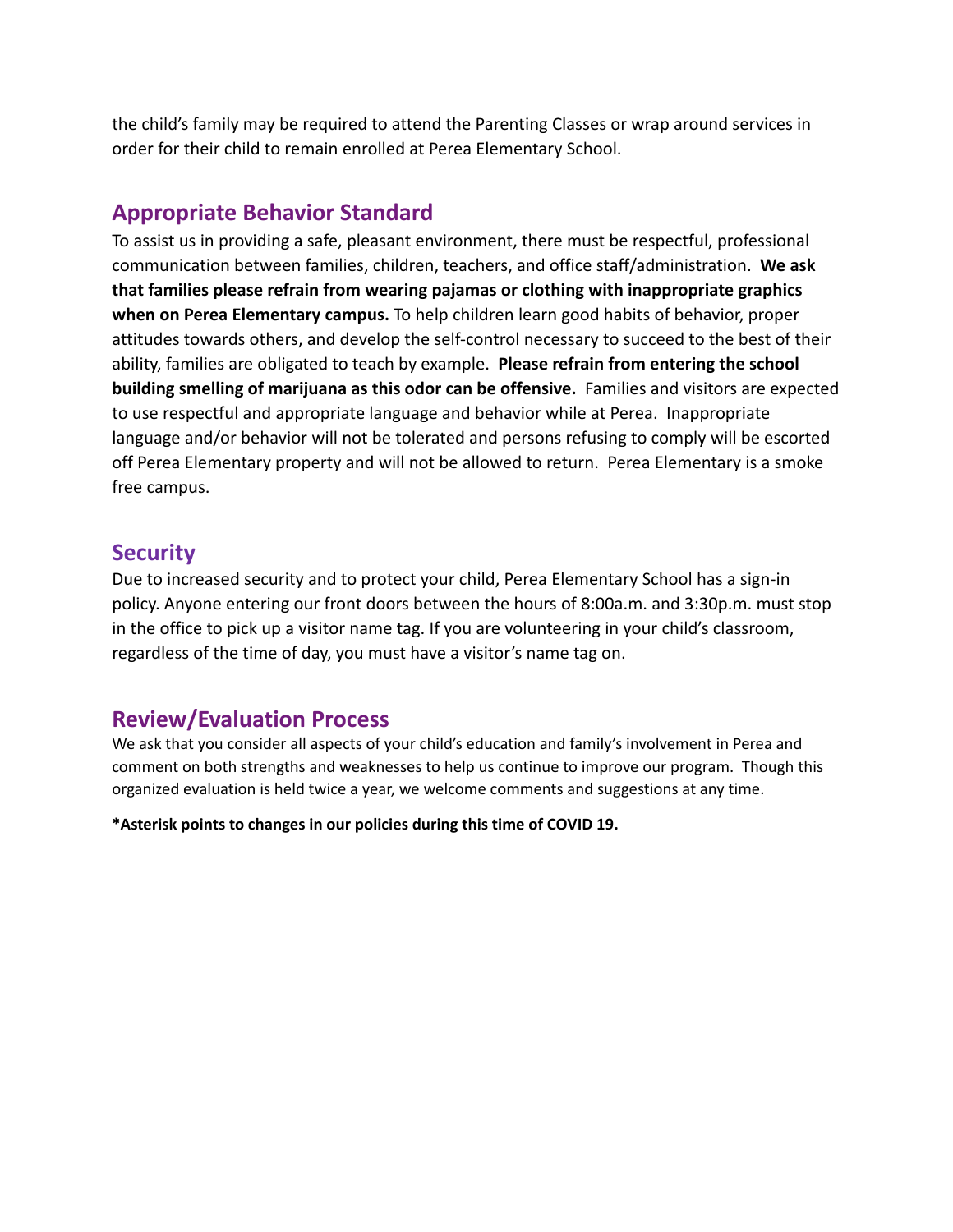

# Acknowledgement of Family/ Student Handbook

I acknowledge receipt of Perea Elementary School's Family/ Student Handbook. I will agree to abide by the expectations herein.

Student's name: \_\_\_\_\_\_\_\_\_\_\_\_\_\_\_\_\_\_\_\_\_\_\_\_\_\_\_\_\_\_\_\_\_\_\_\_\_\_

Teacher's name: \_\_\_\_\_\_\_\_\_\_\_\_\_\_\_\_\_\_\_\_\_\_\_\_\_\_\_\_\_\_\_\_\_\_\_\_\_\_

Parent/Guardian's signature: \_\_\_\_\_\_\_\_\_\_\_\_\_\_\_\_\_\_\_\_\_\_\_\_\_\_\_\_

Parent/Guardian's Printed Name: \_\_\_\_\_\_\_\_\_\_\_\_\_\_\_\_\_\_\_\_\_\_\_\_

Date: